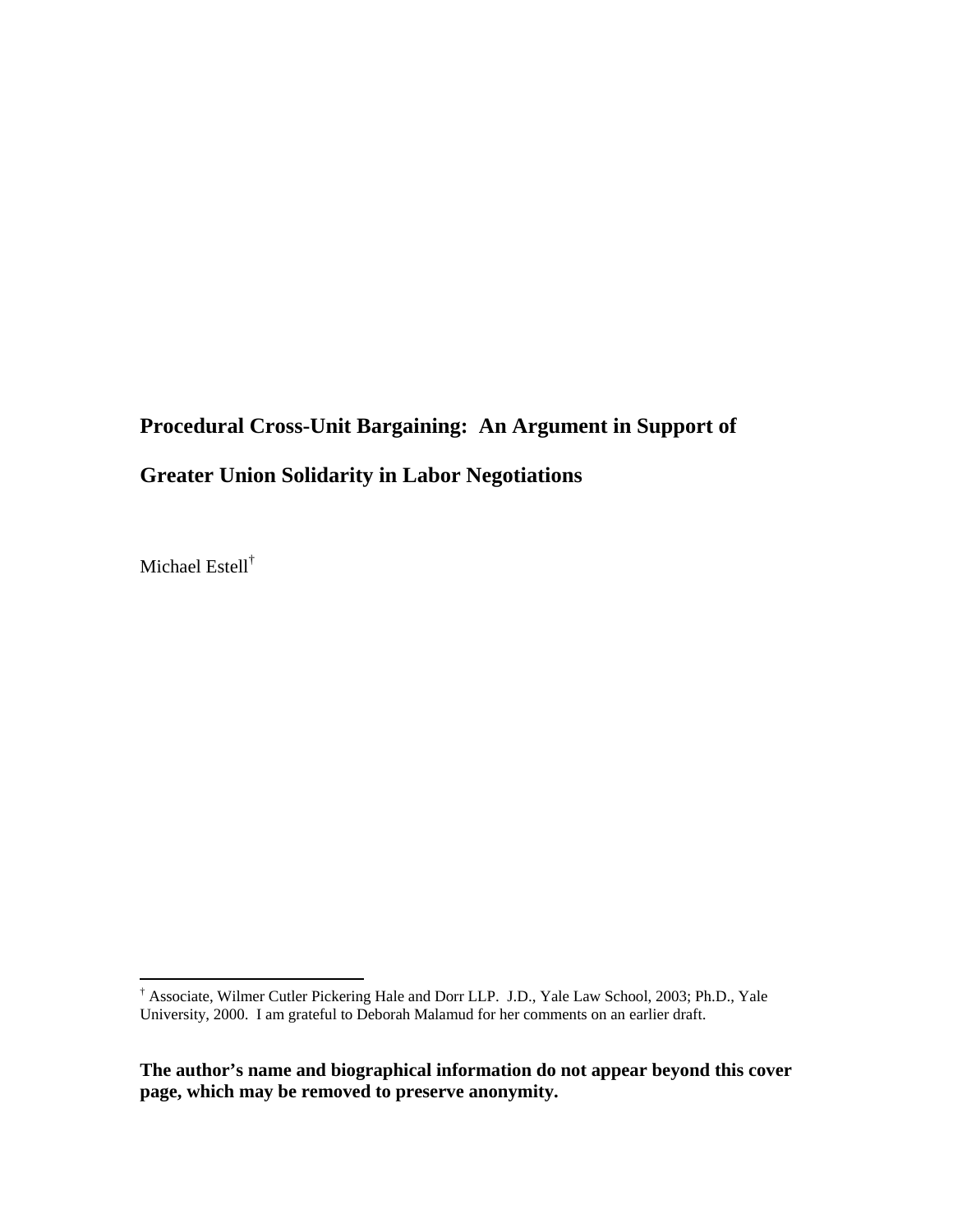# **Procedural Cross-Unit Bargaining: An Argument in Support of Greater Union Solidarity in Labor Negotiations**

### **CONTENTS**

| I. THE CONVENTIONAL CATEGORIES: MULTI-UNIT BARGAINING AND              |  |
|------------------------------------------------------------------------|--|
|                                                                        |  |
|                                                                        |  |
| III. PROCEDURAL CROSS-UNIT BARGAINING: UNEXPLORED TERRITORY16          |  |
|                                                                        |  |
| V. PROCEDURAL CROSS-UNIT DEMANDS AS MANDATORY SUBJECTS OF BARGAINING28 |  |
|                                                                        |  |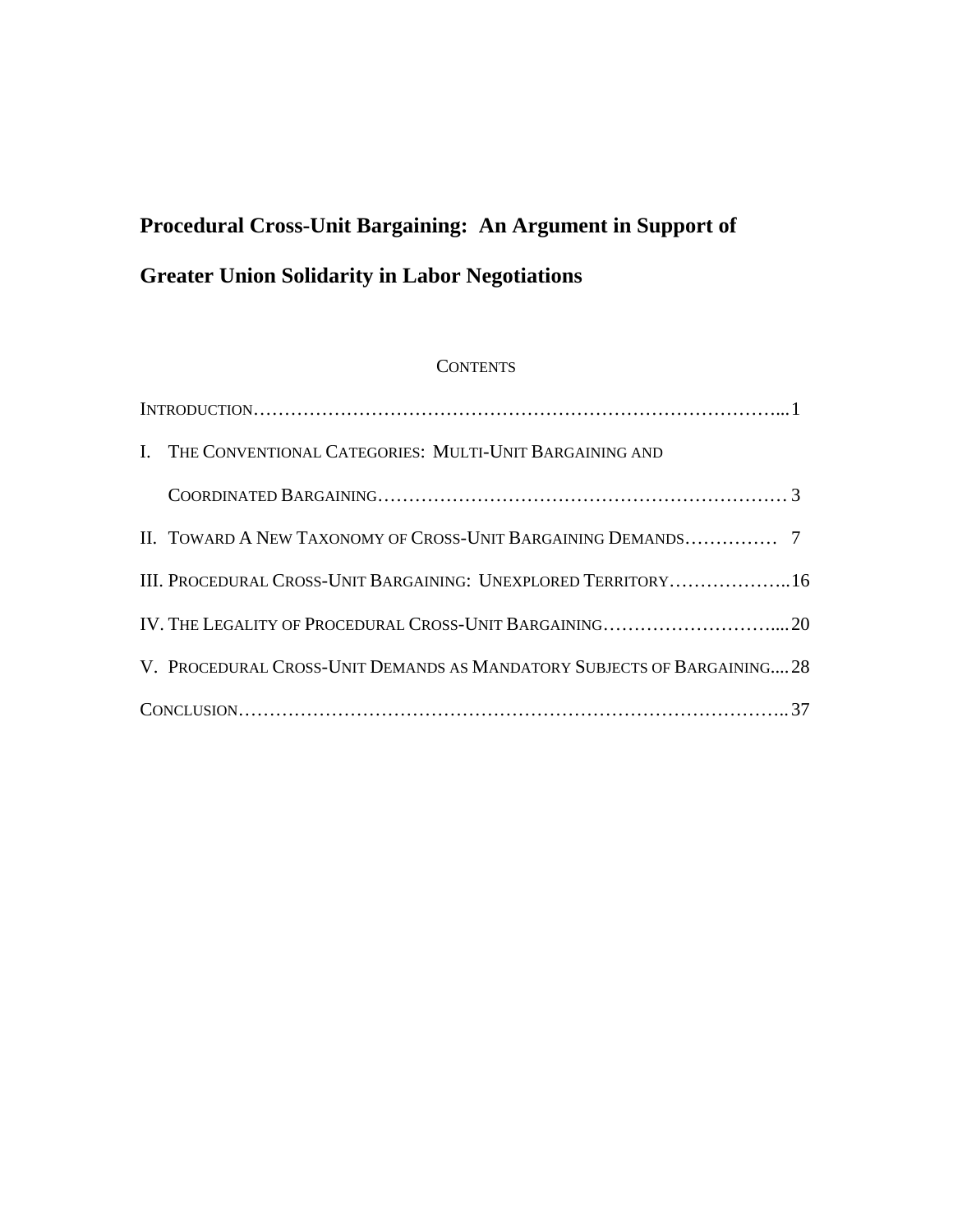#### **INTRODUCTION**

 The recognized and prospective unions of workers at Yale University have for many years been joined in an alliance that presents a fairly typical example of cross-unit solidarity.<sup>1</sup> This alliance, now known as the Federation of Hospital and University Employees, is comprised of Local 35, representing Yale's service and maintenance workers; Local 34, representing Yale's clerical and technical workers;<sup>2</sup> the Graduate Employees and Students Organization (GESO), which seeks recognition as the bargaining unit for Yale's graduate student teachers;<sup>3</sup> and a group of workers at Yale New-Haven Hospital who seek union recognition.<sup>4</sup>

The reasons for this solidarity are straightforward. The prospective unions feel

that their chances of receiving voluntary recognition are greater with the support of

 $\overline{a}$ 

Yale's established unions, who might raise the issue of recognition of the prospective

 $<sup>1</sup>$  For a discussion of the history of unions at Yale (with special attention to the prospective union of</sup> graduate student teachers), see WILL TEACH FOR FOOD: ACADEMIC LABOR IN CRISIS (Cary Nelson ed., 1997).

 $2$  Locals 34 and 35 are affiliates of the Hotel Employees and Restaurant Employees International Union.

 $3$  Until 2000, the status of graduate student teachers at private universities as "employees" within the meaning of § 7 of the National Labor Relations Act (NLRA) was uncertain. During a brief golden age from 2000 to 2004, they were employees; now it seems they are not. *See* New York University, 332 N.L.R.B. 111 (2000); Brown University, 1-RC-21386 (N.L.R.B. July 13, 2004). For discussion of the issues involved in graduate student unionization, see Neal H. Hutchens & Melissa B. Hutchens, *Catching the Union Bug: Graduate Student Employees and Unionization*, 39 GONZ. L. REV. 105 (2003); Joshua Rowland, *"Forecasts of Doom": The Dubious Threat of Graduate Teaching Assistant Collective Bargaining to Academic Freedom*, 42 B.C. L. REV. 941 (2001); Grant M. Hayden, *"The University Works Because We Do": Collective Bargaining Rights for Graduate Assistants*, 69 FORDHAM L. REV. 1233 (2001).

<sup>&</sup>lt;sup>4</sup> District 1199 of the Service Employees International Union currently represents about 150 dietary workers at the hospital, and is seeking to become the representative of approximately 1,800 other hospital employees. Although Yale New-Haven Hospital and Yale University are independent entities, the hospital has an operating agreement with the university, and several Yale administrators, including its president, serve on the hospital's board of trustees. Employees at both institutions tend to see themselves as part of a single broad community of Yale workers; see the mission statements on the Federation's website at www.yaleunions.org.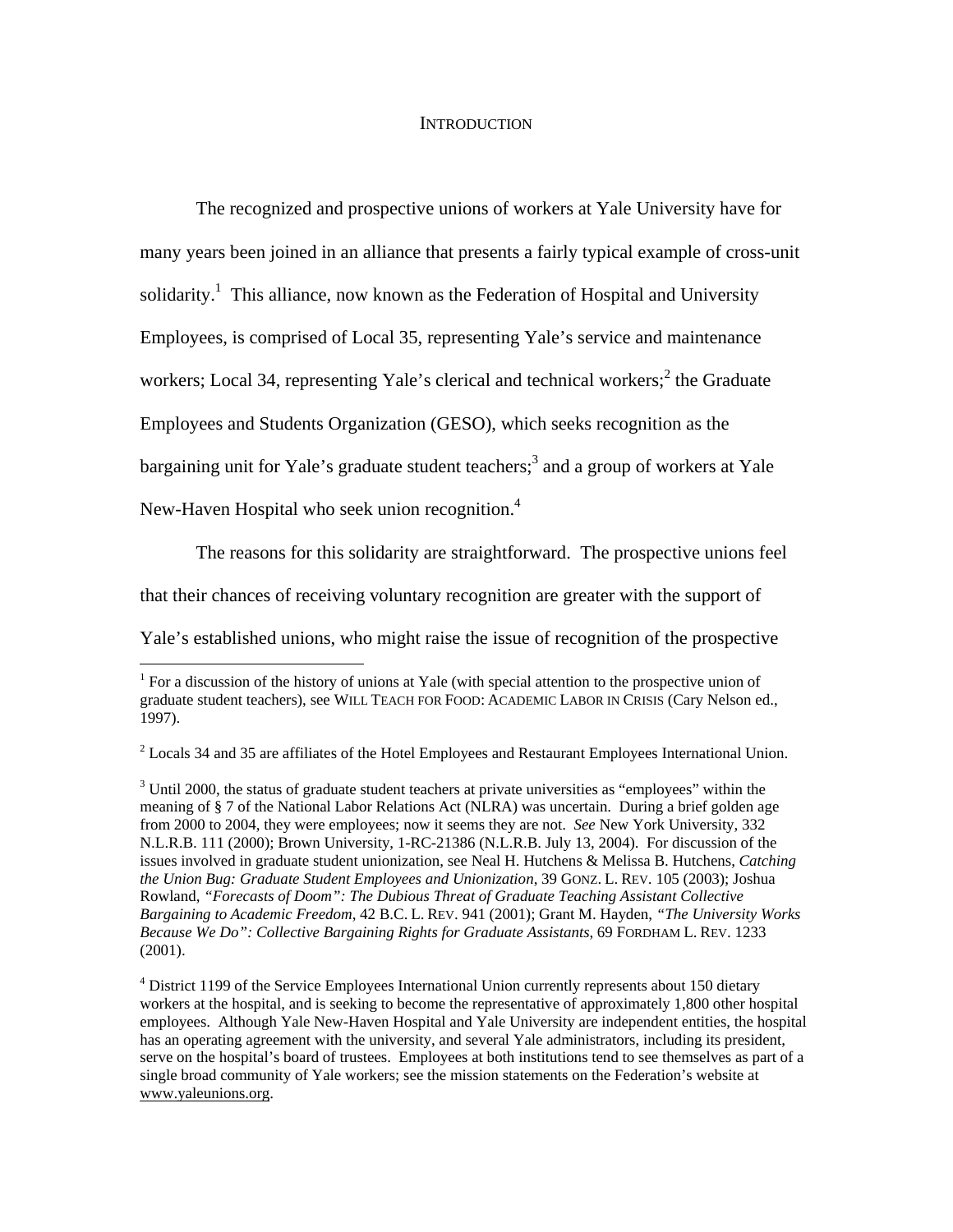unions in the course of their own contract negotiations with the university. The members of Locals 34 and 35, in turn, believe that an increase in the number of unionized employees at Yale would increase the bargaining strength of all of the unions.

 Are such beliefs well founded? To what extent are Locals 34 and 35 really able to assist the prospective unions in their attempt to achieve recognition? And how would the unionization of these additional groups actually benefit the existing unions? Both of these questions involve the issue of cross-unit solidarity – separate unions attempting to stand together in mutual support. How much can be achieved, as a practical matter, from such solidarity? Moral support and encouragement, and perhaps an influence on public opinion, are surely important benefits, and not to be ignored; but can unions actually gain any legal advantage by their solidarity? The answer depends on the extent to which the unions are able to make effective bargaining demands in support of one another without being found to have committed an unfair labor practice for insisting on bargaining beyond the established units.

 This essay has five parts. Part I reviews the two categories into which cross-unit bargaining demands are conventionally divided, based on whether a union may or may not legally persist in making the demand to the point of bargaining impasse. Part II proposes an alternative analytical framework that classifies cross-unit bargaining demands into four categories, based on two variables: whether the demand is primarily for the benefit of the union making it or for others; and whether the demand is primarily substantive or procedural (whether it relates to substantive issues of employment or to the bargaining process itself). Part III explores an area of cross-unit bargaining, brought to light by the foregoing analysis, that has been overlooked – procedural cross-unit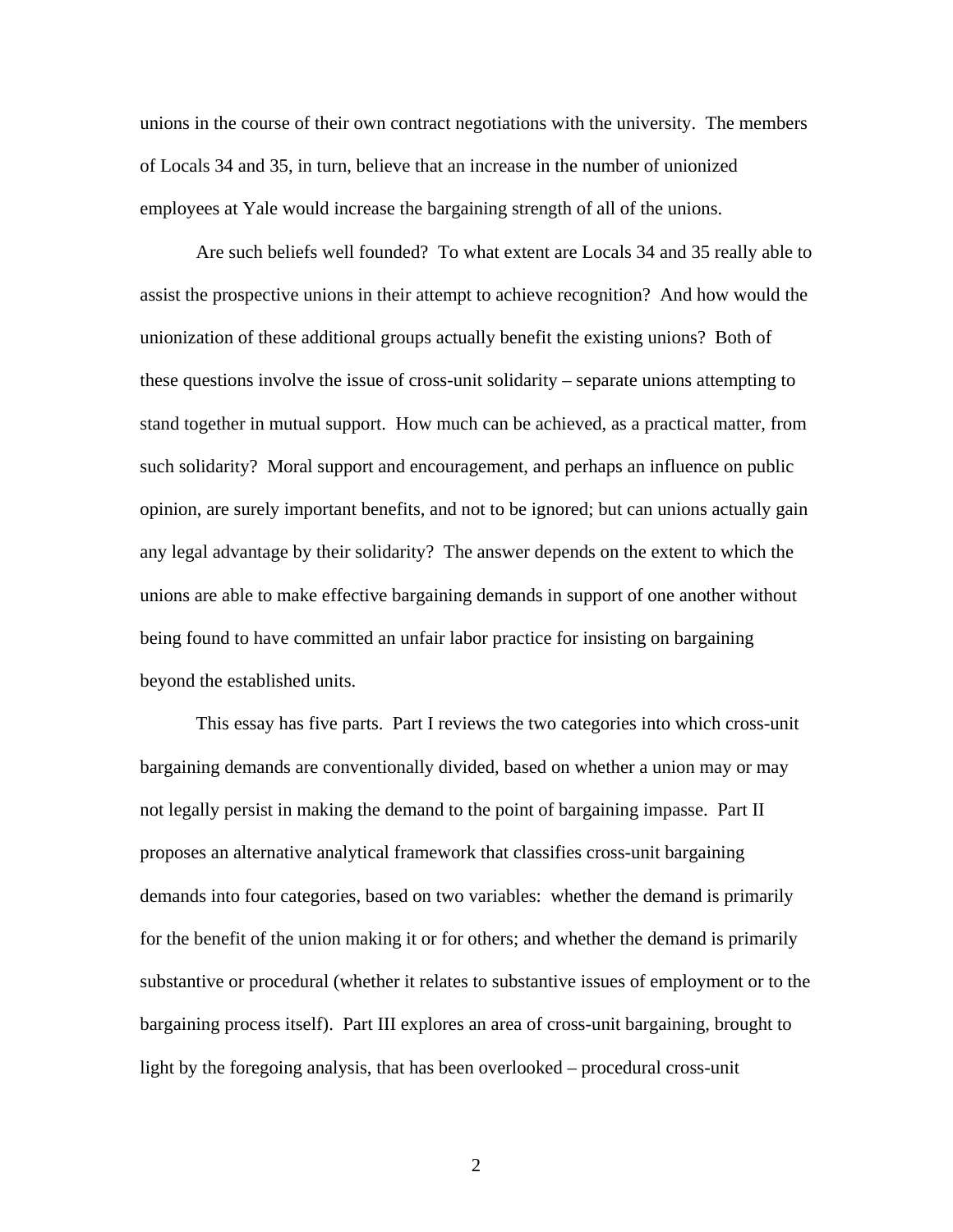bargaining demands, made by one union on behalf of another and relating to procedural issues of bargaining. Such demands have been largely neglected by unions, and have seen little review by courts. Part IV argues for the legality of procedural cross-unit demands, noting that they are able to avoid a legal hurdle that the National Labor Relations Act presents to other cross-unit demands. Part V makes a case for the potential substantive benefits that unions may obtain through the use of procedural cross-unit demands, and examines the possibility that a union might persist in such a demand to the point of impasse without committing an unfair labor practice.

### I. THE CONVENTIONAL CATEGORIES: MULTI-UNIT BARGAINING AND COORDINATED BARGAINING

 Bargaining demands made by separate unions in support of one another, when insisted upon and pursued to the point of impasse, are sometimes acceptable and sometimes an unfair labor practice (as a violation of the union's duty under  $\S$  8(b)(3) of the NLRA to bargain in good faith). The labels "multi-unit bargaining" and "coordinated bargaining" have been used by some courts and commentators to distinguish, respectively, illegal and legal cross-unit bargaining demands.<sup>5</sup> Multi-unit bargaining involves attempts by unions to insist on bargaining over issues relating to employees outside the unit or to insist that the employer bargain with several units together. Multiunit bargaining is an unfair labor practice because courts consider it to be an attempt to alter unilaterally the scope of the bargaining unit, which is a violation of the duty to

<sup>5</sup> *See* Milton C. Regan, Jr., *Multi-Unit Collective Bargaining: Autonomy and Dependence in Liberal Thought*, 72 GEO. L.J. 1369, 1370-71 (1984).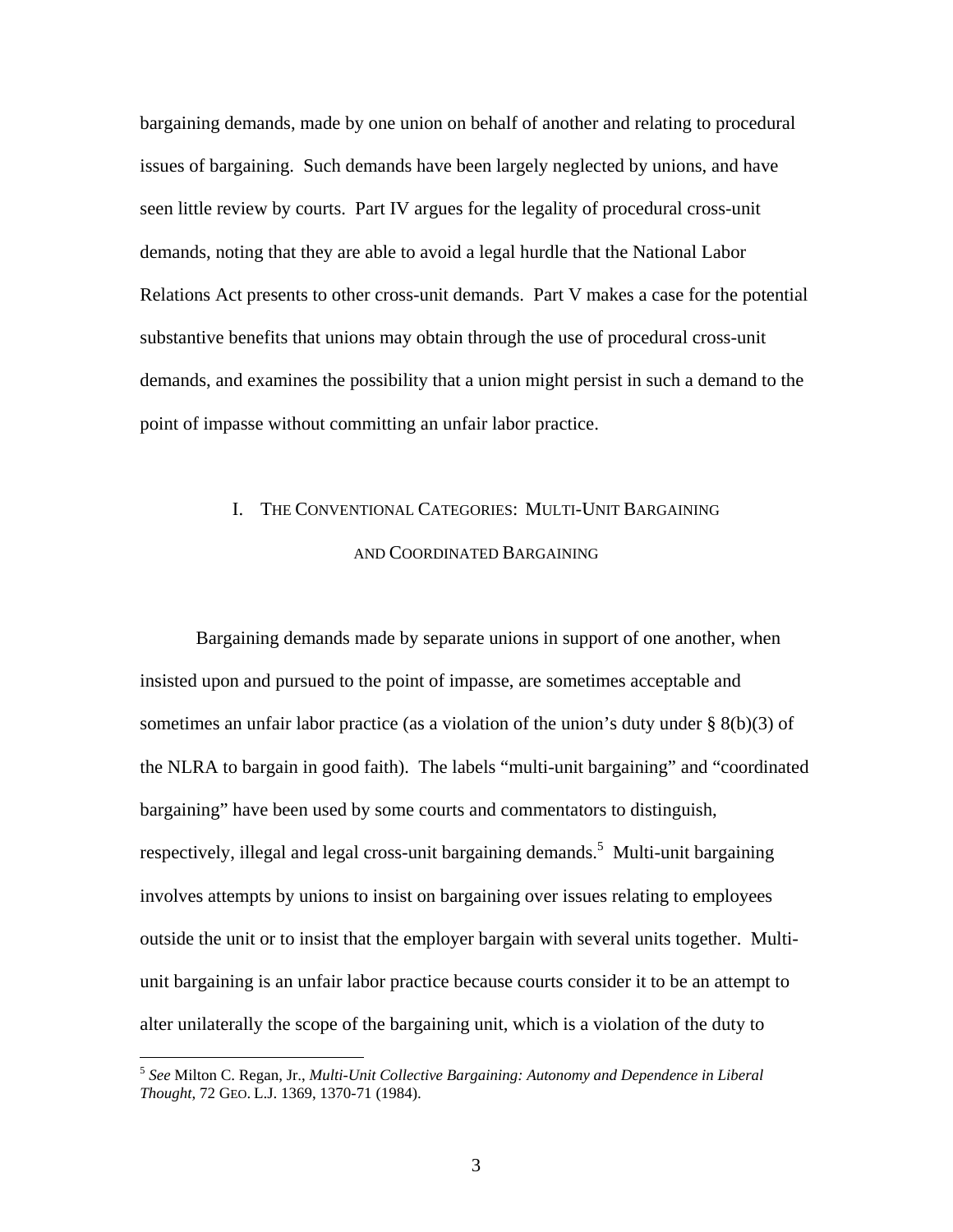bargain in good faith.<sup>6</sup> In coordinated bargaining, on the other hand, unions do not attempt to merge bargaining units. Each unit bargains separately on its own behalf, but some attempt is made to coordinate the outcomes, through such strategies as including members of one union on another union's bargaining committee, or having all the unions bargain separately for the same contract expiration date so as to create the possibility of simultaneous strikes.<sup>7</sup>

 The distinction between legal coordinated bargaining and illegal multi-unit bargaining is connected with the distinction between mandatory and permissive subjects of bargaining (those subjects over which the parties *must* bargain, and those over which they may bargain but are not required to). During bargaining, a union or an employer may assume a firm position on a mandatory subject of bargaining and persist in its demand to the point of impasse without committing an unfair labor practice; but an unyielding position on a permissive subject, carried to impasse, constitutes a failure to bargain in good faith, since the other party is not obligated to bargain on that subject. The Supreme Court first established the distinction between mandatory and permissive bargaining subjects in *NLRB v. Wooster Division of Borg-Warner*, 8 and in *Allied*  Chemical and Alkali Workers v. Pittsburgh Plate Glass<sup>9</sup> the Court articulated a test for determining when a union's bargaining demand concerning workers outside the unit relates to a mandatory subject: the union's demand must represent a direct frontal attack

<sup>6</sup> *See, e.g.,* Douds v. Int'l Longshoremen's Ass'n, 241 F.2d 278 (2d Cir. 1957).

<sup>&</sup>lt;sup>7</sup> For examples of coordinated bargaining strategies in the automobile industry, see HARRY C. KATZ, SHIFTING GEARS: CHANGING LABOR RELATIONS IN THE U.S. AUTOMOBILE INDUSTRY 174-180 (1985).

<sup>&</sup>lt;sup>8</sup> 356 U.S. 342 (1958).

 $9$  404 U.S. 157 (1971).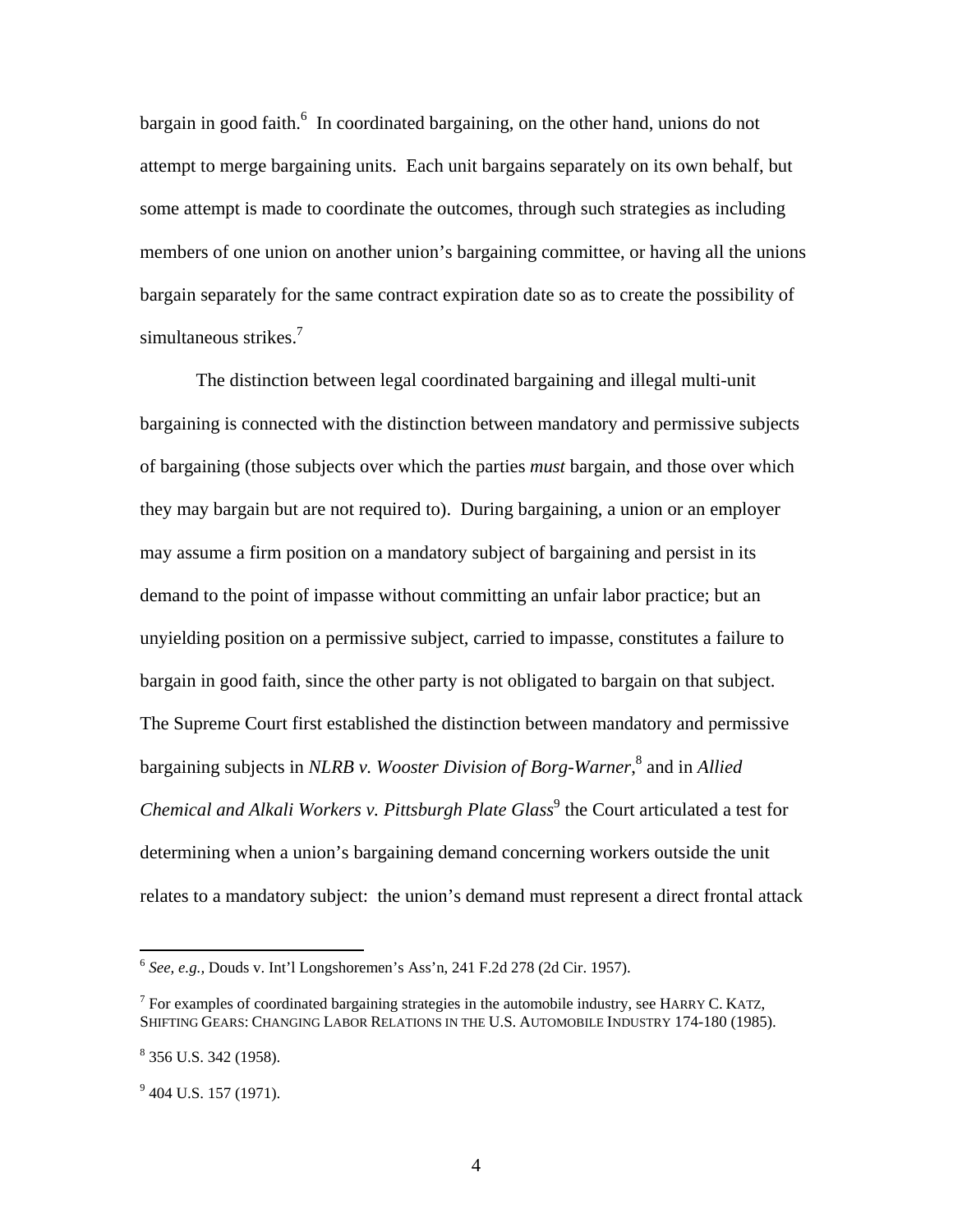on a matter that vitally affects its members' job security or the terms and conditions of their employment.<sup>10</sup> Unions engaged in a coordinated bargaining campaign may persist in their demands to the point of impasse without committing an unfair labor practice, provided that each union's demands are limited to subjects that vitally affect that union's employment and are therefore mandatory. But when a union makes a demand that concerns the terms of employment of workers outside its bargaining unit with little effect on those within it, the National Labor Relations Board and the courts are likely to consider that the demand does not relate to a mandatory subject of bargaining for the union that makes it, because it does not vitally affect that union's employment. Such a union has engaged in multi-unit bargaining, by attempting to bargain beyond the scope of the established bargaining unit. Because multi-unit bargaining demands are held to be merely permissive subjects of bargaining, if the employer does not consent to bargain over issues reaching beyond the scope of the unit, the union commits an unfair labor practice by persisting in its demand.

 Milton Regan has argued that multi-unit bargaining demands should be considered mandatory subjects, and that unions should therefore be permitted to insist on bargaining beyond their units.<sup>11</sup> He asserts that the Board's determination of the appropriate unit under § 9(b) of the NLRA is made for the purpose of a representation election, and should therefore not be seen as limiting the appropriate scope of the bargaining unit.<sup>12</sup> He further observes that one of the stated purposes of the NLRA is to

<sup>10</sup> *Id.* at 178-79.

<sup>11</sup> Regan, *supra* note 5.

<sup>&</sup>lt;sup>12</sup> *Id.* at 1401. For discussion and analysis of the bargaining unit's separate roles in the representation election and in the bargaining process, see Alexander Colvin, *Rethinking Bargaining Unit Determination:*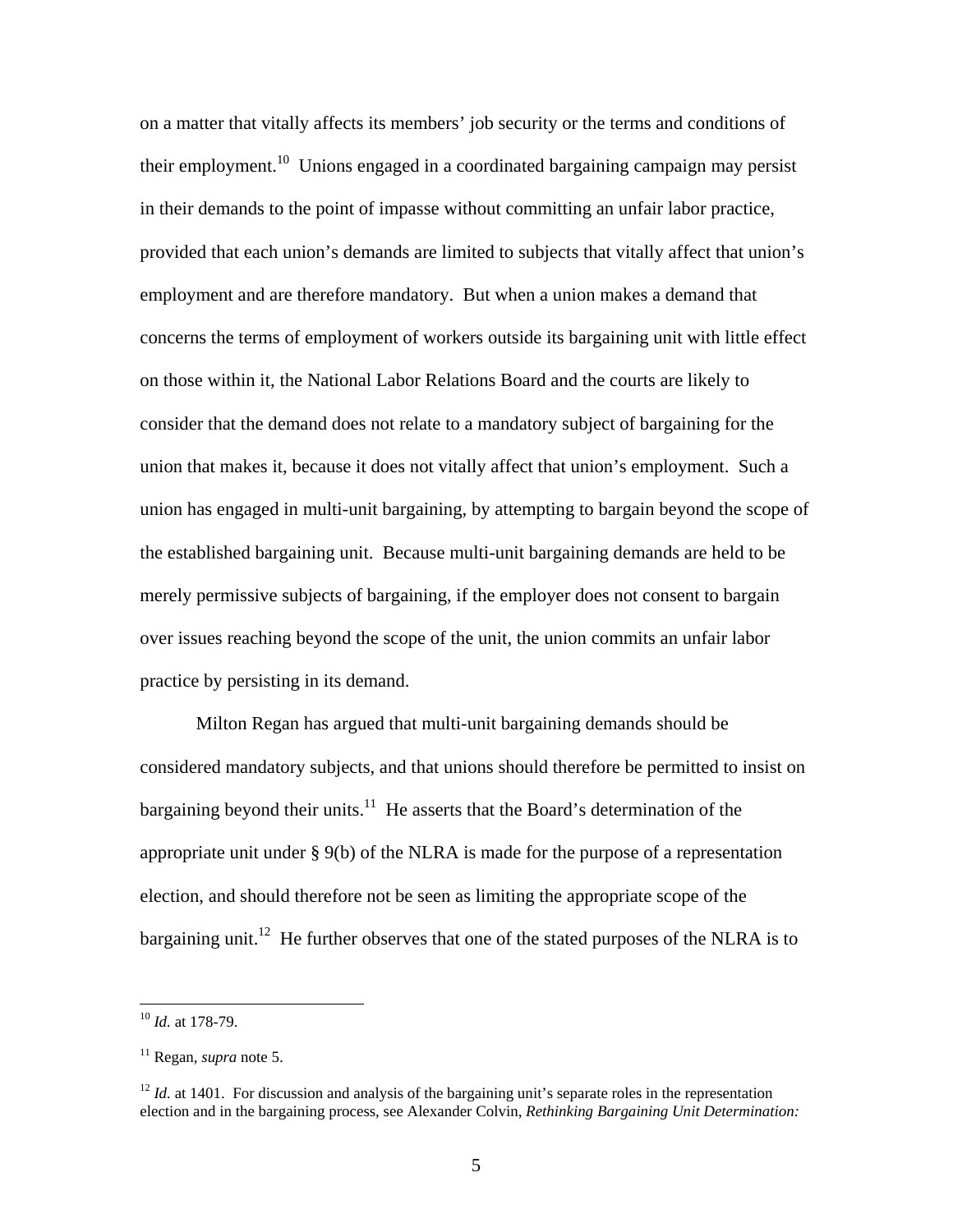redress the inequality of bargaining power between employees and their employer, and argues that this requires that multiple unions be permitted to join together in bargaining with their employer, who might otherwise be able to pursue a divide-and-conquer strategy.<sup>13</sup> Another aim of the NLRA, the maintenance of industrial stability, is similarly thwarted by permanently fixing bargaining arrangements that may not remain suitable with the passage of time, rather than allowing units to combine as circumstances suggest.<sup>14</sup> Regan also argues that employees' freedom of choice in selecting bargaining representatives is compatible with treating multi-unit bargaining demands as mandatory subjects.15 Finally, he notes that under the test established in *Pittsburgh Plate Glass*, multi-unit bargaining demands should ostensibly be considered mandatory subjects when they vitally affect the employment or job security of the members of the union that makes them, and yet courts regularly seem to hold multi-union bargaining to be an unfair labor practice per se, without even reaching the *Pittsburgh Plate Glass* test; they apparently assume that multi-unit bargaining can never satisfy that test.<sup>16</sup> Regan concludes that the legal distinction between multi-unit bargaining and coordinated bargaining continues to be made because of the tension that we feel in a liberal state between the desire for individual autonomy and the practical need for human interdependence.<sup>17</sup> Disallowing multi-unit bargaining permits the law to proclaim its support for bargaining autonomy,

*Labor Law and the Structure of Collective Representation in a Changing Workplace*, 15 HOFSTRA LAB. & EMP. L.J. 419 (1998).

<sup>13</sup> Regan, *supra* note 5, at 1402.

<sup>14</sup> *Id.*

<sup>15</sup> *Id.* at 1403-07.

<sup>16</sup> *Id.* at 1409-11.

<sup>17</sup> *Id.* at 1412-22.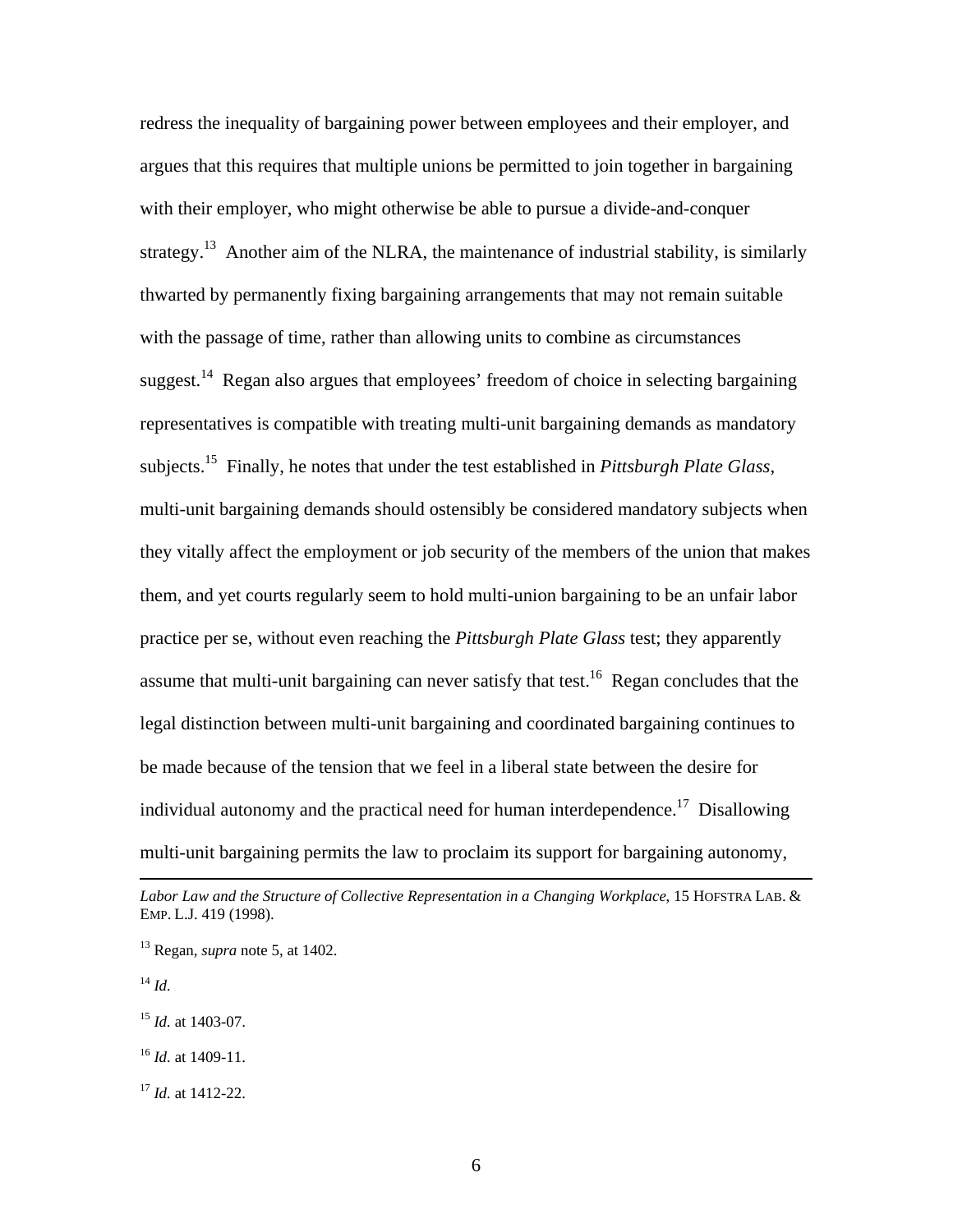and allowing coordinated bargaining permits it to accept the reality of unit interdependence. Regan suggests that the supposed categorical differentiation between multi-unit bargaining and coordinated bargaining is little more than an artificial distinction that allows the continued simultaneous support of these opposing notions of autonomy and dependence.<sup>18</sup>

Most of Regan's arguments in favor of multi-unit bargaining are concerned with what he believes the law ought to be, not what it is. Only one of his arguments – that it is curious and inconsistent that courts often do not apply the *Pittsburgh Plate Glass* "vitally affects" test to such demands – attempts to support the legality of multi-unit bargaining under the current case law, and even there he suggests that courts should do other than they do. Unlike Regan, I will not attempt in this essay to argue that multi-unit bargaining should be wholly legal, and I will resist making assertions about what courts ought to hold, when they have clearly followed another path.

#### II. TOWARD A NEW TAXONOMY OF CROSS-UNIT BARGAINING DEMANDS

In the following pages I will review several cases involving either coordinated bargaining or multi-unit bargaining (depending on whether the Board or court has ruled for the union or against it, respectively). For the sake of this analysis I will momentarily set aside the established labels and categories – mandatory and permissive, coordinated and multi-unit – and will instead ask two basic questions in each case. First, is the union's demand made primarily and directly for the benefit of the members of the union

<sup>18</sup> *Id.* at 1422.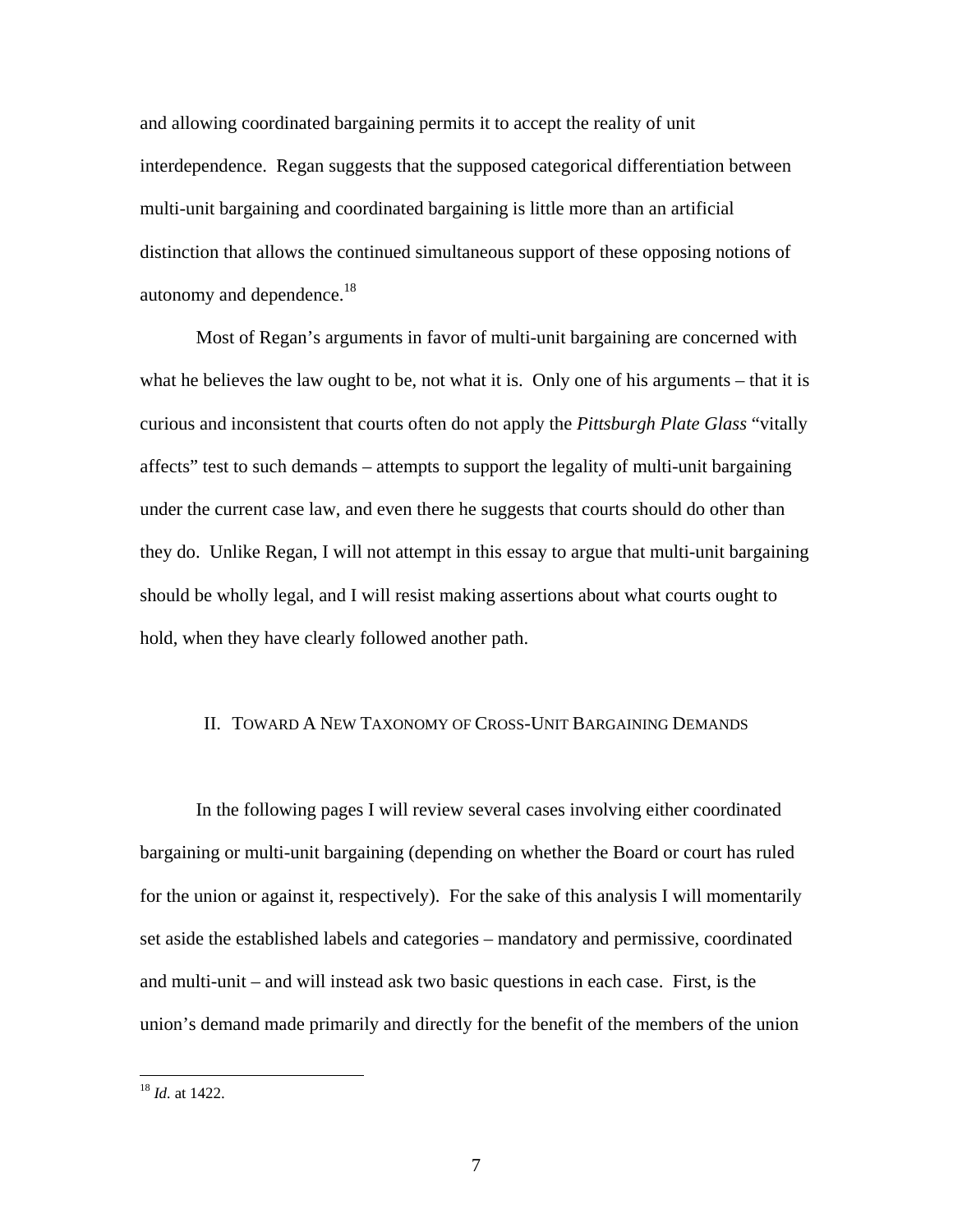making the demand, or for someone else? Second, does the union's demand relate to a substantive contract matter (wages, hours, etc.), or does it instead relate primarily to the bargaining process itself? These two basic questions, each with two possible answers, allow us to construct a simple four-quadrant grid showing the possible combinations of these variables:

|           | Substantive demand | Procedural demand |
|-----------|--------------------|-------------------|
| For self  | Quadrant 1         | Quadrant 2        |
| For other | Quadrant 3         | Quadrant 4        |

In each case involving cross-unit bargaining, we may note how the Board or court characterizes the union demand at issue  $-$  as a demand for itself or for another, and as relating primarily to a substantive or to a procedural matter – and then we may assign the case to one of the four quadrants. These simple questions are intended to maintain focus on some basic distinctions that can sometimes be obscured by the conventional labels, and to bring attention to an area of cross-unit bargaining demands that unions have largely neglected: those belonging to the fourth quadrant of the grid set forth above, procedural cross-unit bargaining demands.

With regard to the first question, I assume that all union demands are ultimately intended to benefit the union that makes them. It is of course possible that a union might act with purely selfless and altruistic intent, but usually we can see that any demand on behalf of some other group is expected ultimately and indirectly to benefit the union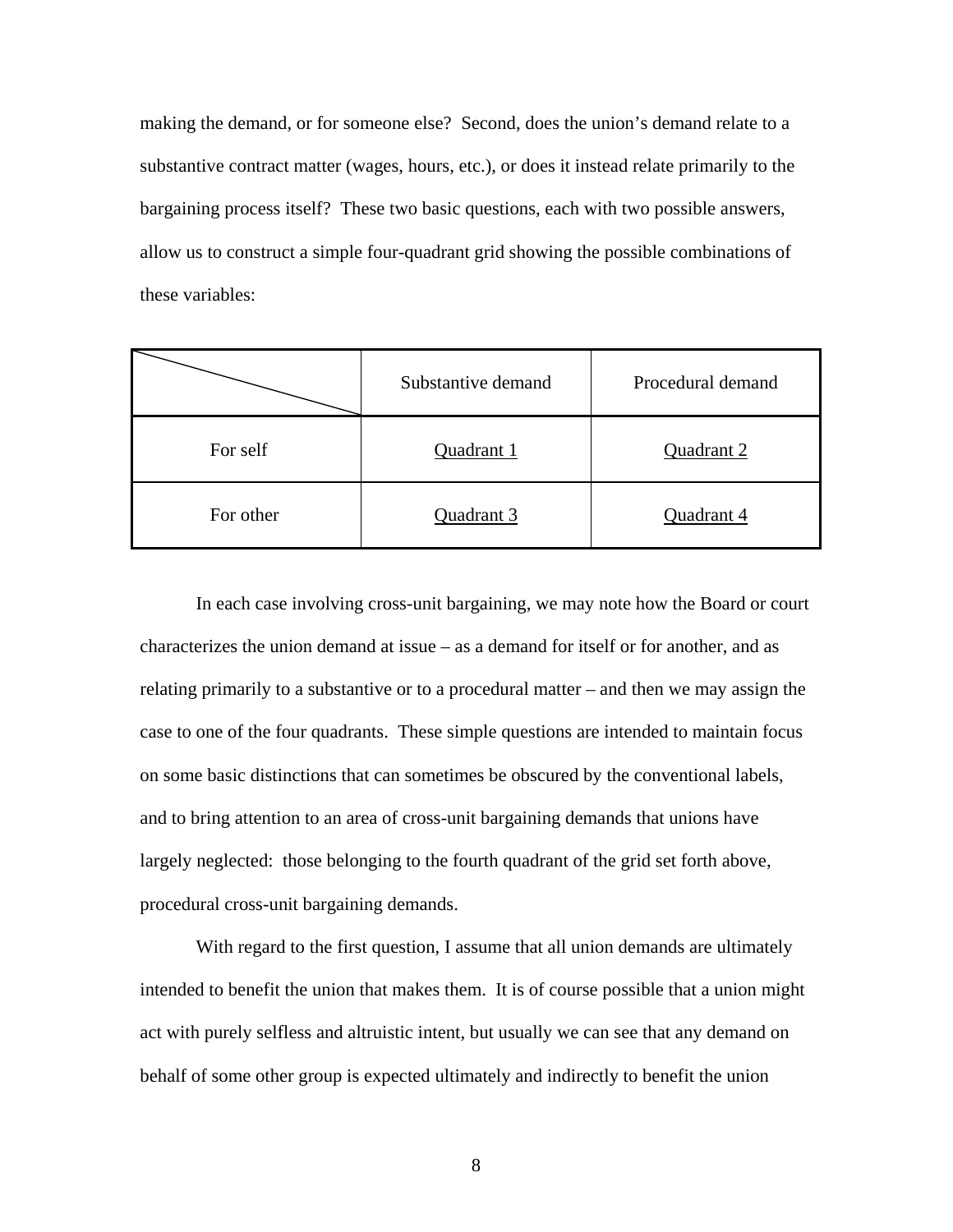itself. So the first question, "Is the union's demand for the union itself, or for another?", might be rephrased as, "Is the union's demand intended to benefit the union directly, or indirectly?" I will generally use the "self vs. other" language, with the understanding that some indirect or long-term benefit to the union is typically expected in the "other" cases.

The second question concerns whether a union's demand relates to the employment relationship or to the bargaining relationship; the former I will call "substantive," and the latter "procedural." *Any* demand may of course have some impact on the bargaining process, and some demands may be made more for their value as chips in the bargaining game than for their content; but only demands that directly concern the bargaining process will receive in this essay the label "procedural." An example of a procedural demand is a union's insistence that its bargaining committee include members of other unions. Such a demand does not relate to the substantive matters of the employment relationship that are being bargained over; it relates only to the details of the bargaining process itself.

The application of these two questions to various union demands will often reveal a characterization problem: the questions could be answered either way, depending upon how one looks at the demand. For instance, as noted above, almost any union demand on behalf of some other party is ultimately expected to benefit the union itself; sometimes this is so transparent, and the expected benefit so immediate, that it seems appropriate to characterize the demand as being for the union itself, even if it is nominally for someone else. Similarly, unions make procedural demands because they expect them to result ultimately in better substantive employment terms, and when this connection is especially clear and direct, it may seem better to characterize the demand as substantive rather than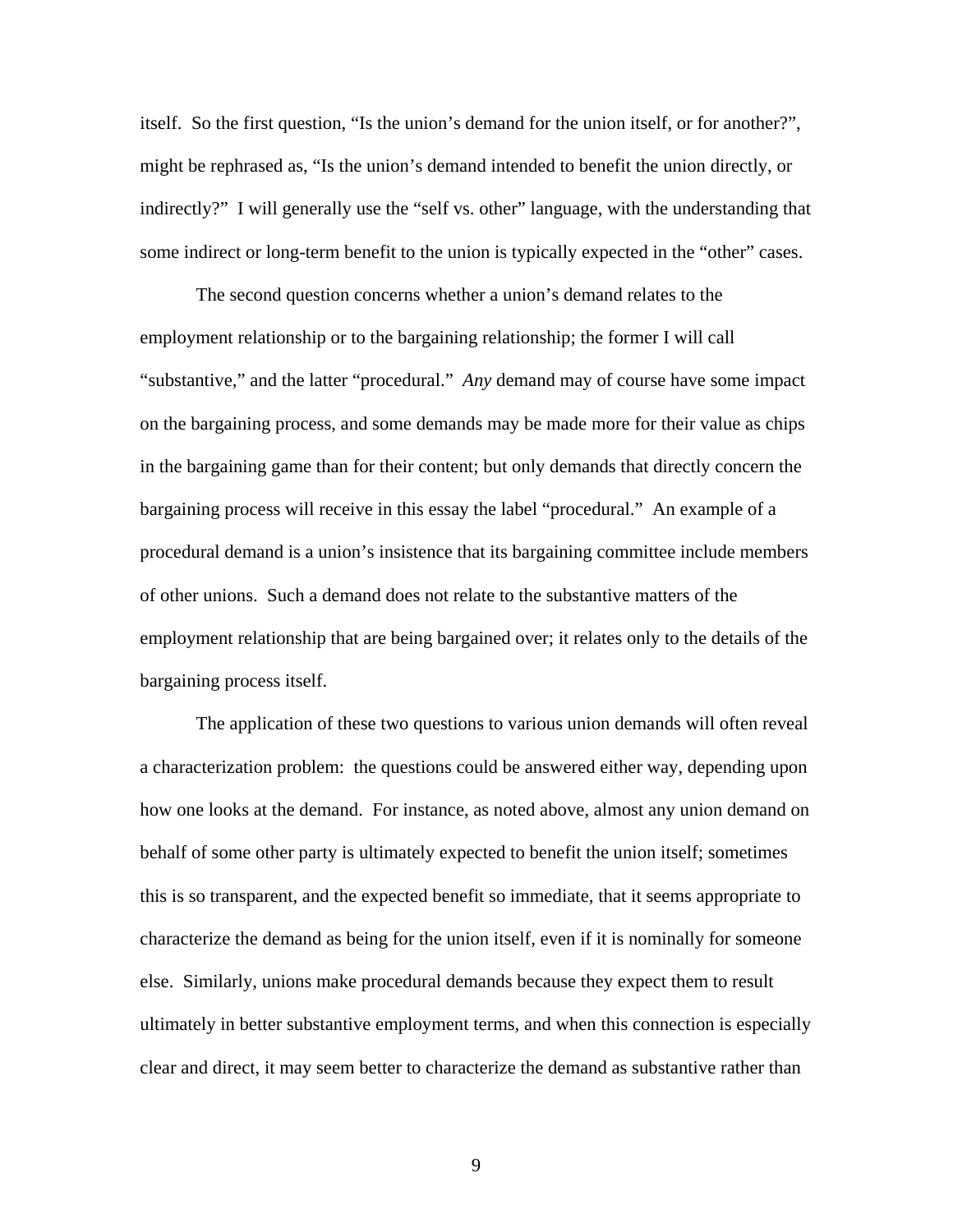procedural. Reading the cases, it is often apparent that different reviewers (the Board and a reviewing court, or a court's majority and the dissent) would not answer these questions in the same way, and that their different answers to these questions are closely connected to their different resolutions of the case.

To start with an easy case, in *Atlas Transit Mix Corp.*19 the Board held to be a mandatory subject of bargaining a union's demand relating to a "most-favored-nations" clause in its contract. Clauses of this sort provide that if one of the two parties to the contract negotiates with any third party an agreement containing more favorable terms, those terms will be incorporated into the contract. For instance, a most-favored-nations clause in Union A's contract might provide that if the employer settles a contract with Union B or Union C granting more generous wages and benefits, those terms are to be applied in Union A's contract as well. In *Atlas Transit*, the employer had argued that the union's unyielding demand concerning a most-favored-nations clause amounted to an unfair labor practice. The Board did not agree. "Regarding the assertion that the Union insisted on bargaining to impasse on a nonmandatory subject of bargaining, a mostfavored-nations clause, this contention is equally without merit…. a most-favorednations clause, contrary to Respondent's contention, is a mandatory subject of bargaining, and can be insisted on to impasse."<sup>20</sup>

To take up our first question, was the union's demand intended primarily for the benefit of the union itself, or for another? Clearly the former; the union was motivated by the effect that such a clause might have on the terms of its own contract, and the

<u>.</u>

<sup>&</sup>lt;sup>19</sup> 323 N.L.R.B. 1144 (1997).

<sup>20</sup> *Id.* at 1149.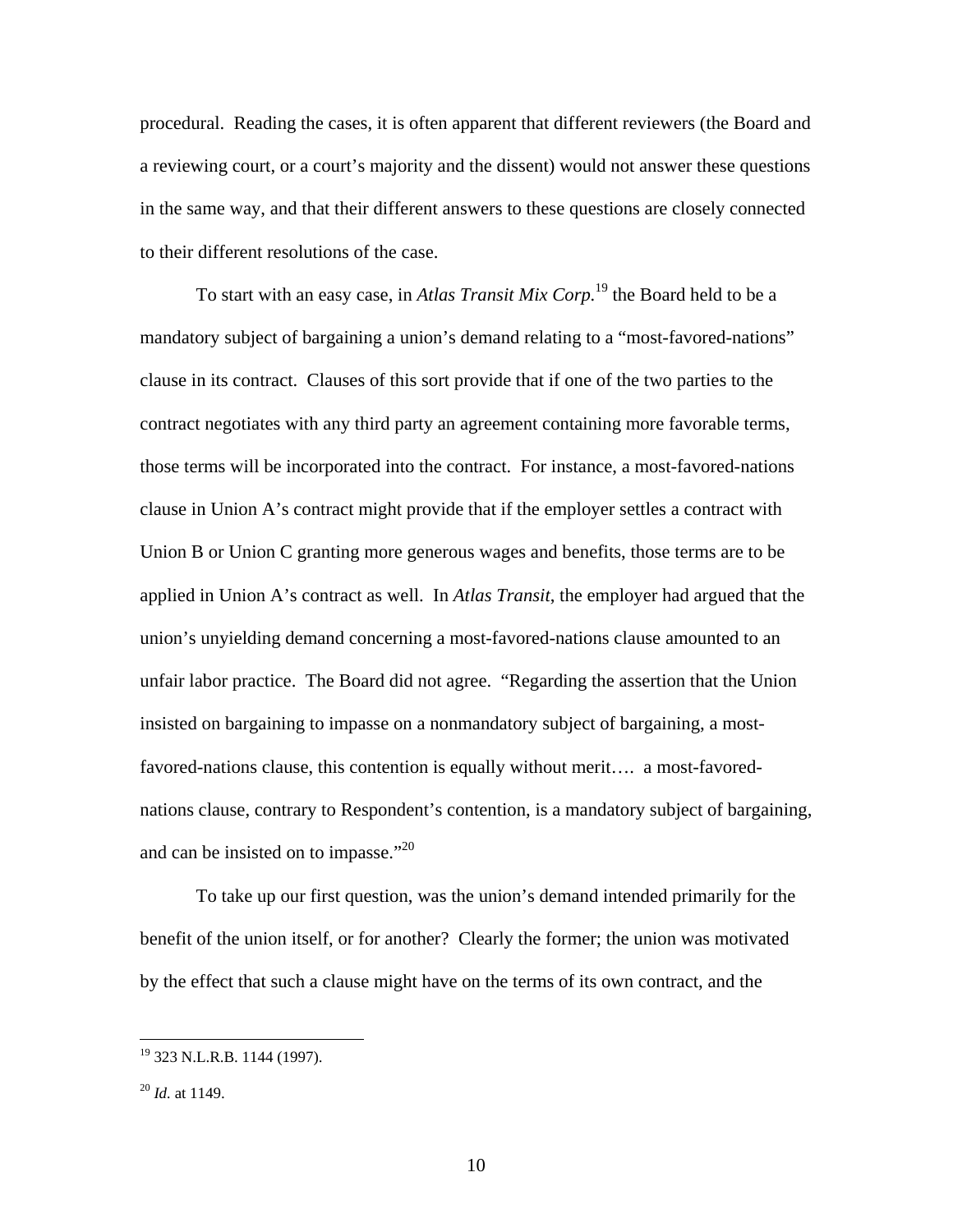clause could have no direct effect on anyone else's contract. Most-favored-nations clauses, by their very nature, always make reference to other contracts and other parties, but they do not attempt to change the terms of those other contracts or directly affect those other parties. The point of such a clause is of course to alter the terms of the contract in which it appears, and a party making a demand relating to such a clause is concerned with its own contract. The union's demand should therefore be characterized as being on behalf of the union itself. Next, did the demand relate primarily to a substantive matter, or to a procedural one? This second question, again, turns on whether the demand concerns the employment relationship, or the bargaining process. The demand in *Atlas Transit* was plainly substantive; the union's interest in the most-favorednations clause was due to the effects that it might have on the substantive terms and conditions of the union's employment. Under the *Pittsburgh Plate Glass* test, such a demand would be considered to relate to a mandatory subject of bargaining: it directly affects the employment of the members of the bargaining unit.

The preceding case thus belongs to the first quadrant ("self" and "substantive") of our grid. Such first-quadrant scenarios, in which a union's bargaining demand relates primarily to its own substantive employment issues, are relatively uncontroversial and are not often litigated as cases of cross-unit solidarity. When they do arise, they are typically considered cases of legal coordinated bargaining as opposed to illegal multi-unit bargaining, and the judgment is therefore for the union; demands that relate to a union's own substantive issues are easily seen as involving mandatory subjects of bargaining, and the union may therefore insist on them to impasse without committing an unfair labor practice. In *Pittsburgh Plate Glass* itself, the Board's decision below had held that the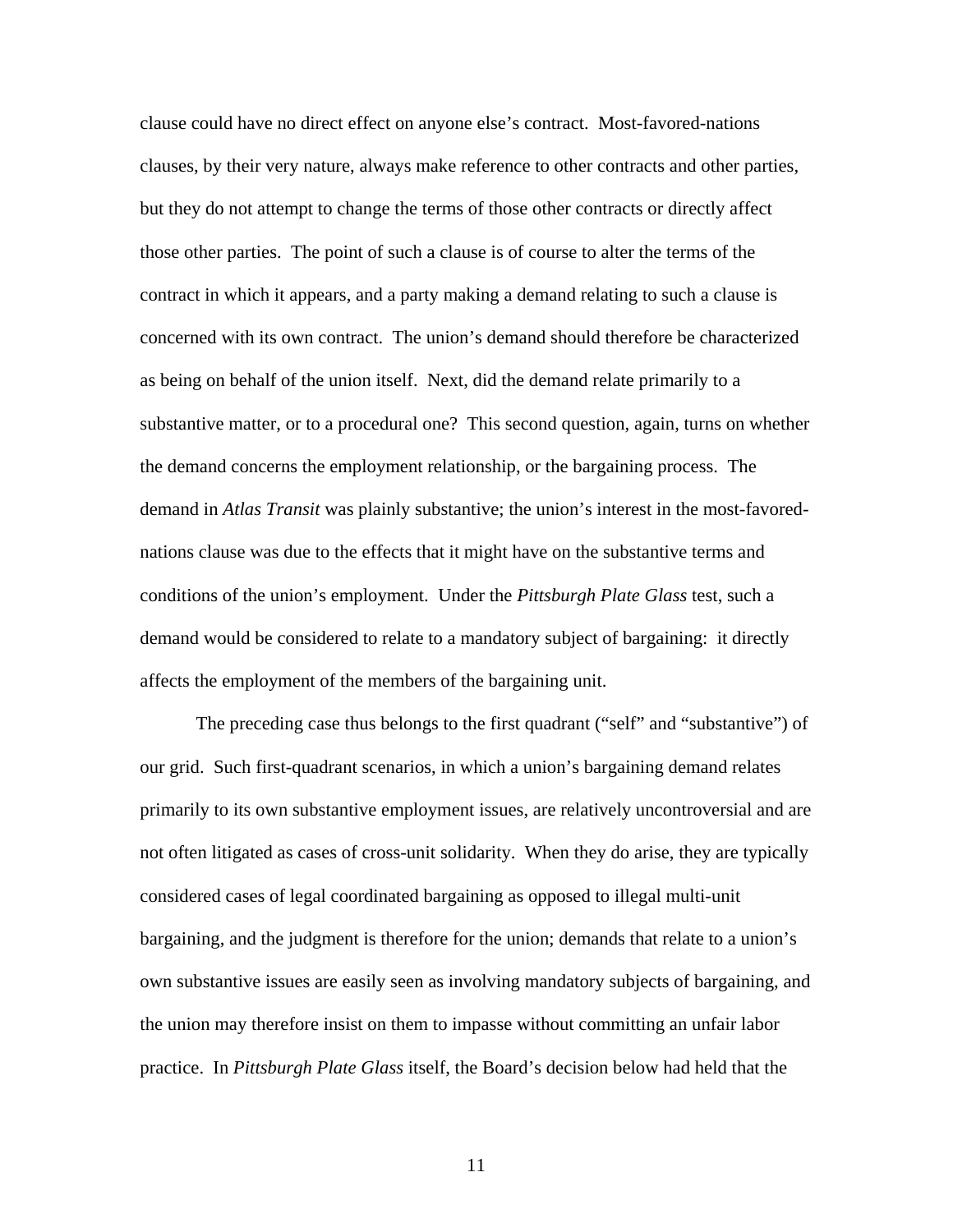union's demands were of this nature. The Board supported the union's demands on behalf of retirees, on the grounds that the retirees were part of the bargaining unit; but it also argued in the alternative that even if the retirees were not part of the unit, the union in making its demand was essentially trying to protect its own retirement benefits.<sup>21</sup> The Board would thus have described the demand as relating to the union's own substantive employment issues. But the Court disagreed, holding that the union's demand was on behalf of others beyond those in the bargaining unit.<sup>22</sup> Because the Court was not persuaded that the demand directly affected the terms of employment of those in the bargaining unit, it refused to characterize it as relating to a mandatory subject of bargaining.<sup>23</sup> This illustrates the characterization problem mentioned above; the Board and the Court gave different answers to the question "On whose behalf was this demand made?" In terms of our grid, the Board saw this as a first-quadrant demand, but the Court held instead that it belonged to the third-quadrant.

General Electric Co. v. NLRB,<sup>24</sup> a landmark coordinated bargaining case, presents an example of a procedural as opposed to a substantive demand. The employer, G.E., objected to the presence on the union's bargaining committee of representatives from G.E.'s other unions. The union, the International Union of Electrical, Radio and Machine Workers, AFL-CIO (IUE), continued to insist that its bargaining committee include members of the other unions, and would not yield in this demand. G.E. contended that this was an illegal attempt to force bargaining beyond the scope of the established

 $21$  404 U.S. at 162.

<sup>22</sup> *Id.* at 172-73.

<sup>23</sup> *Id.* at 182.

<sup>24 412</sup> F.2d 512 (2d Cir. 1969).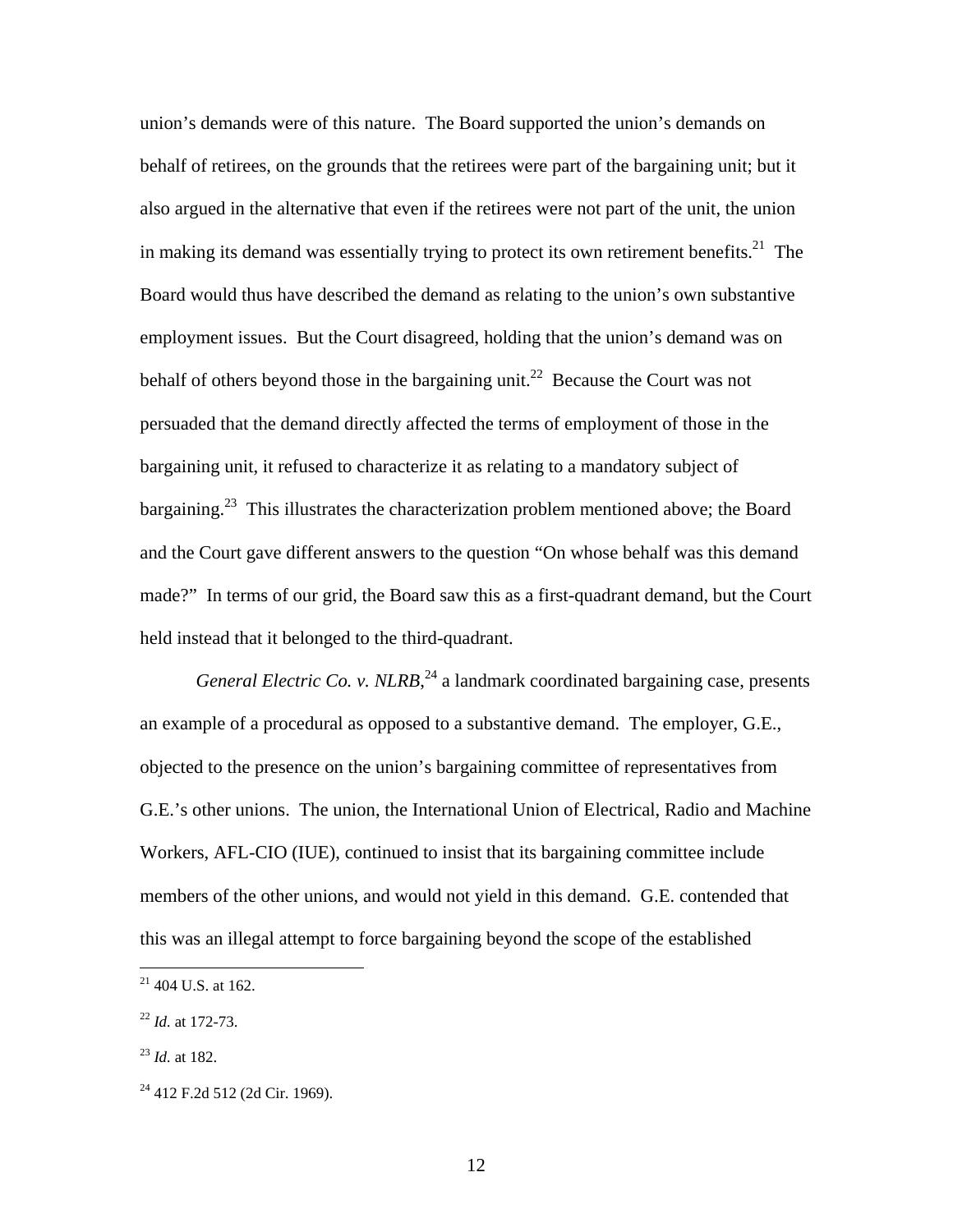bargaining unit; in other words, it was illegal multi-unit bargaining. The Second Circuit Court of Appeals disagreed and upheld the union's right to make such a demand. Was this demand for the union itself, or for another party? And was it substantive, or procedural? The court answers: "[T]he plain facts are that the IUE proposed negotiating technique… is designed to strengthen IUE's bargaining position.… it would be nonsense to pretend that IUE's purpose was not to increase its bargaining strength...."<sup>25</sup> The demand, the court asserts, is on behalf of the union itself (it is its own bargaining strength which the union hopes to increase), and is procedural – that is, it relates not to substantive terms of employment, but to the details of the bargaining process itself. The union aims to achieve a stronger position in the bargaining process, from which it may then bargain over substantive issues. The immediate goal is clearly procedural. This case, then, presents an example of a second-quadrant demand.

It should be noted that *General Electric* does not involve anything like the *Pittsburgh Plate Glass* test for determining when a union's demand relates to a mandatory subject; indeed, it does not at all discuss the mandatory/permissive question. Rather, the court simply observes that employees have a right under § 7 to bargain collectively through representatives of their own choosing, and that an employer has a duty under § 8(a)(5) to bargain collectively with the representatives of his employees.<sup>26</sup> If the committee had attempted to make substantive demands relating to employees other than those represented by IUE, the analysis would have become more complicated.<sup>27</sup> But

<sup>25</sup> *Id.* at 519.

<sup>26</sup> *Id.* at 516, 520, 523.

<sup>27</sup> *Id.* at 520.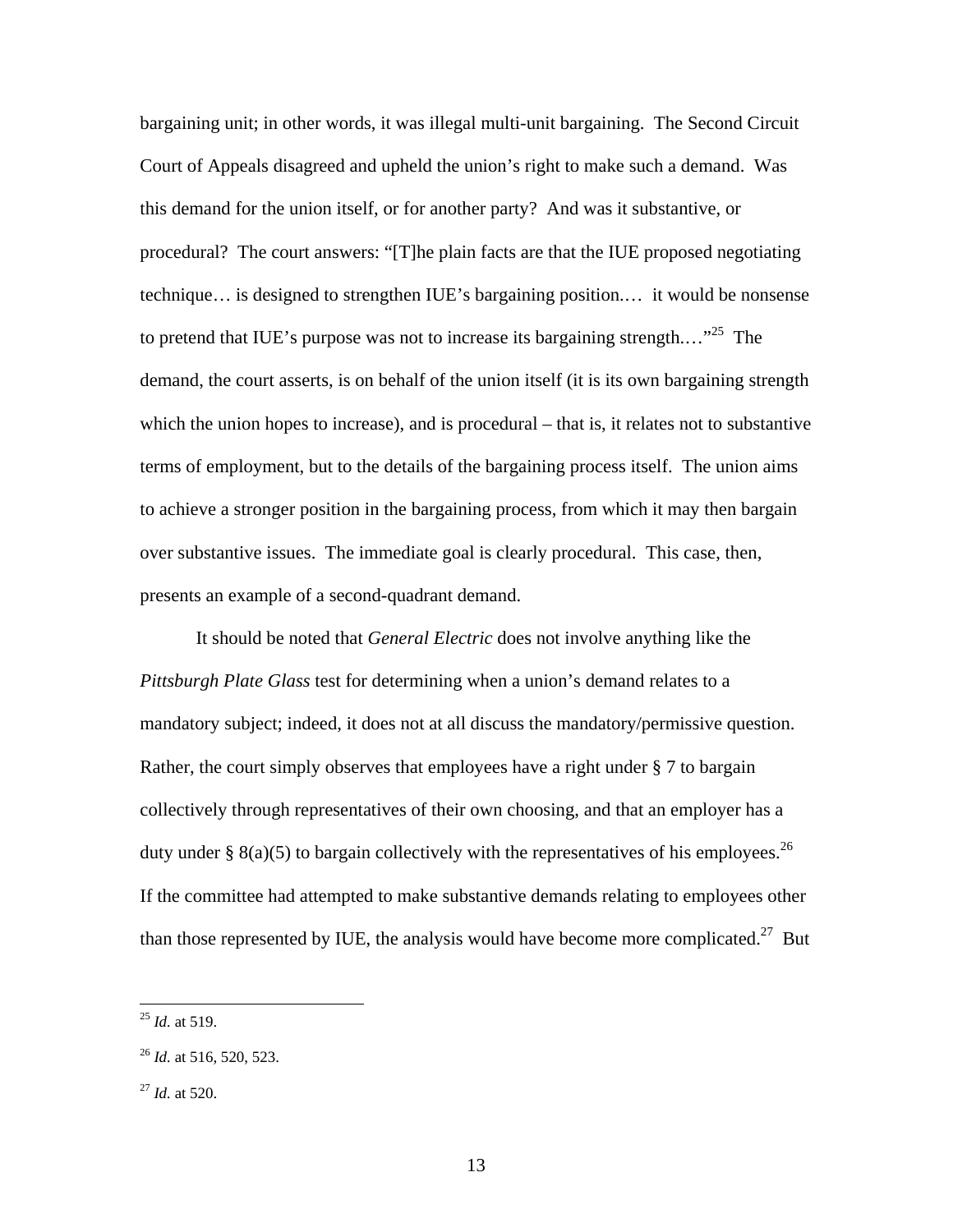in fact the committee in this case never tried to bargain for any employees other than those represented by IUE. $^{28}$ 

In *United States Pipe & Foundry Co. v. NLRB*<sup>29</sup>, three unions of the same employer insisted that all of their contracts have the same expiration date. Each union negotiated with the employer separately, and each bargained only over the expiration date of its own contract, but all demanded the same date. The Fifth Circuit affirmed the Board in upholding the unions' right to make such a demand. This case may also be assigned to our second quadrant: the court notes that each union's demand relates only to itself and its own contract, not to the other unions; and it characterizes the demand as being fundamentally procedural, as relating not to substantive terms of employment but rather to the dynamics of the bargaining process.30 This case was decided nine years before *Pittsburgh Plate Glass* but the court nonetheless precociously applies a very similar test in determining that the unions' demand involves a mandatory subject:

> Under the facts of this case viewed realistically, a common expiration date of all three contracts had a vitally important connection with the "wages, hours, and other terms and conditions of employment" of the employees at each plant…. With a common expiration date, it is obvious that each union might be able to negotiate a more advantageous new contract for the employees represented by that union.<sup>31</sup>

 $\overline{a}$ 

<sup>31</sup> *Id.* at 877.

<sup>28</sup> *Id.* at 522.

 $29$  298 F.2d 873 (5th Cir. 1962).

<sup>&</sup>lt;sup>30</sup> *Id.* at 878 ("[A] common expiration date for all three contracts vitally affects the ability of each union separately to bargain.").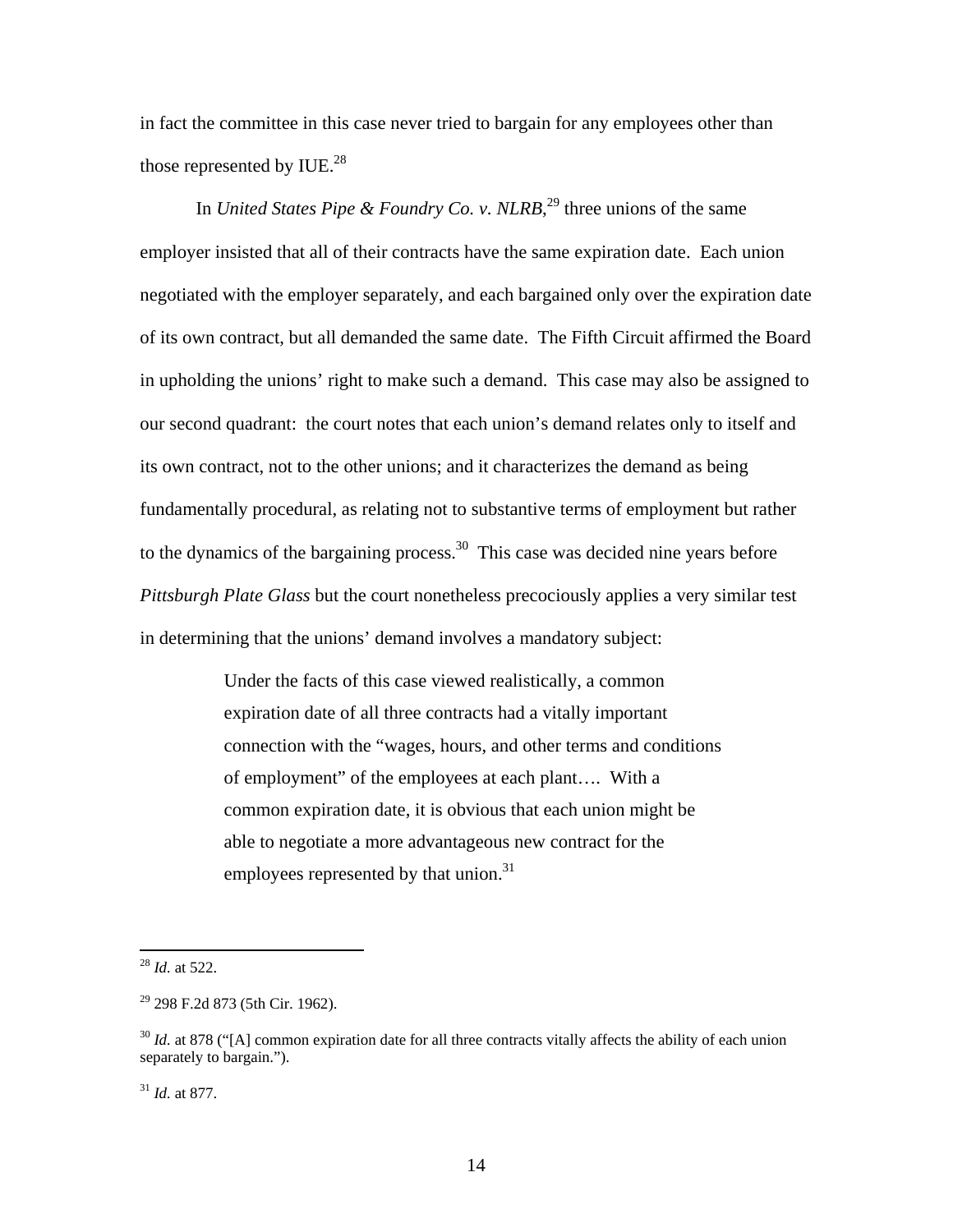(Note the similarity of "vitally important connection" to "vitally affects.")

 In *Utility Workers Union of America, AFL-CIO*, 32 several unions demanded that their common employer make identical contract offers for all of the units, and withheld final settlement until their demand was met. The Board held that the unions were effectively trying "to force the contract terms negotiated for one unit upon the other units" and had therefore committed an unfair labor practice by bargaining outside of the established units.<sup>33</sup> The Board's decision suggests that each union's demand relates primarily not to itself but to other units: a union's demand that, before it will accept and ratify an offer made to it, identical and concurrent offers must be made to other units, does not primarily affect the terms of its own offer but rather the terms of the other units' offers. And the Board clearly considers the demand to be substantive in nature, meant to force particular substantive contract terms. Third-quadrant demands of this sort, relating primarily to the substantive terms of another union's employment, are classic examples of multi-unit bargaining. As Regan warns us to expect, the Board never mentions the *Pittsburgh Plate Glass* test – never considers whether or not each union's demand might in some way "vitally affect" the terms of its own employment.<sup>34</sup> The determination that the unions are insisting on bargaining beyond the established units settles the case.

<sup>32 203</sup> N.L.R.B. 230 (1973).

<sup>33</sup> *Id.* at 239.

<sup>&</sup>lt;sup>34</sup> *See supra* text accompanying note 16.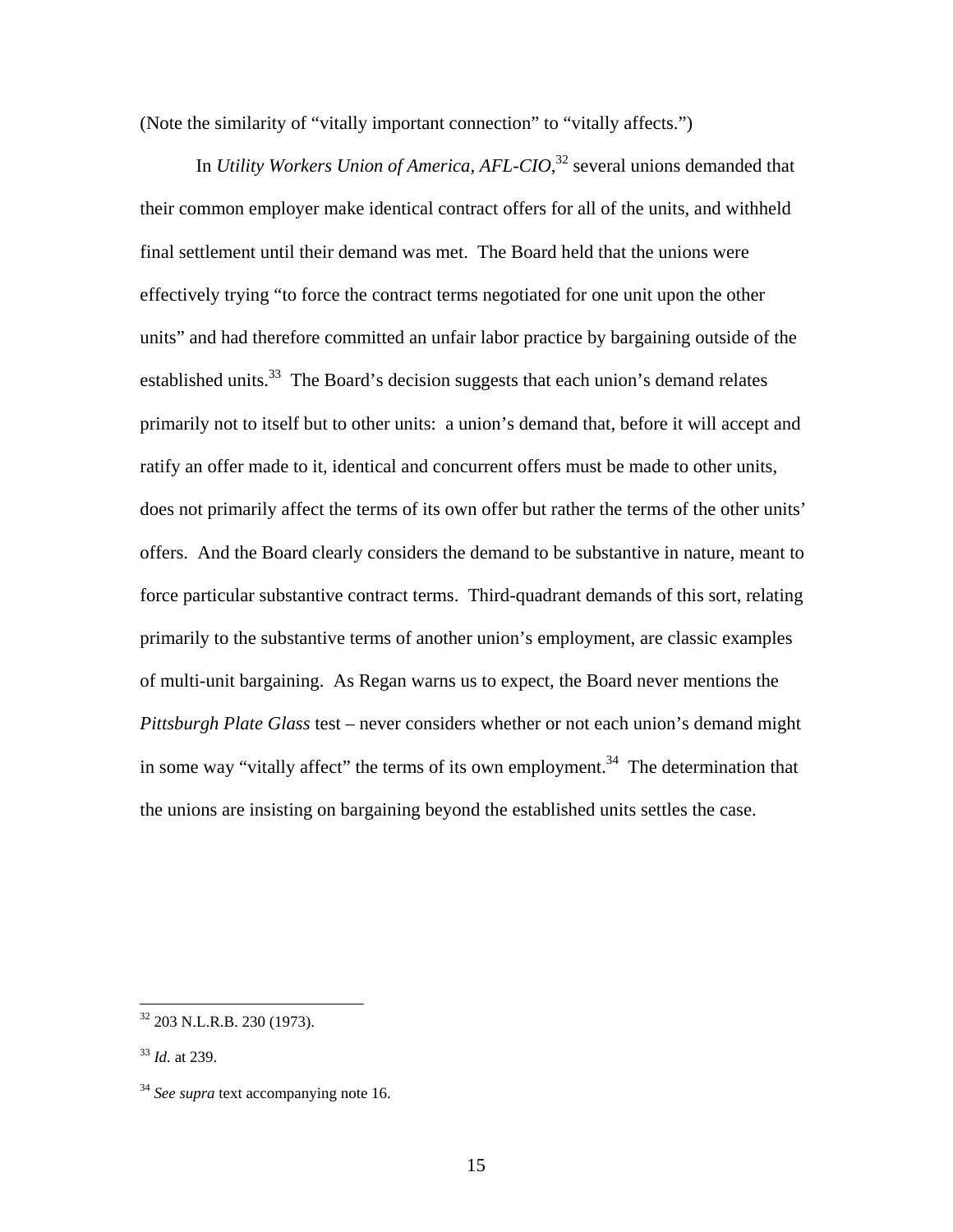#### III. PROCEDURAL CROSS-UNIT BARGAINING: UNEXPLORED TERRITORY

 The cases reviewed above involving cross-unit solidarity have illustrated several combinations of answers to our two basic questions (for self or other? substantive or procedural?). We have seen first-quadrant demands on the union's own behalf that relate to terms of employment ("self" and "substantive"); second-quadrant demands on the union's own behalf that relate to the bargaining process ("self" and "procedural"); and third-quadrant demands on behalf of other employees that relate to terms of employment ("other" and "substantive"). Logically, the fourth quadrant ought to produce a demand as well ("other" and "procedural"): a demand made by the union on behalf of other employees that relates to their bargaining process. A basic fourth-quadrant demand might require that the employer negotiate with another group of employees; a union insisting on such a demand to the point of impasse would refuse to settle its own collective bargaining agreement until the employer had also settled one with the other group of employees. There are very few instances of this type of procedural cross-unit demand in the case law, and the legal issue they present appears never to have been properly settled.

*Standard Oil Co. v. NLRB*<sup>35</sup> presents an example of such a fourth-quadrant demand. After a union had reached agreement with the employer on the terms of its own contract, it refused to execute the written contract until another union also reached a contract. This is clearly a fourth-quadrant scenario: the first union's demand was for the benefit of the second union, not for itself; and the demand was not concerned with the

<sup>35 322</sup> F.2d 40 (6th Cir. 1963).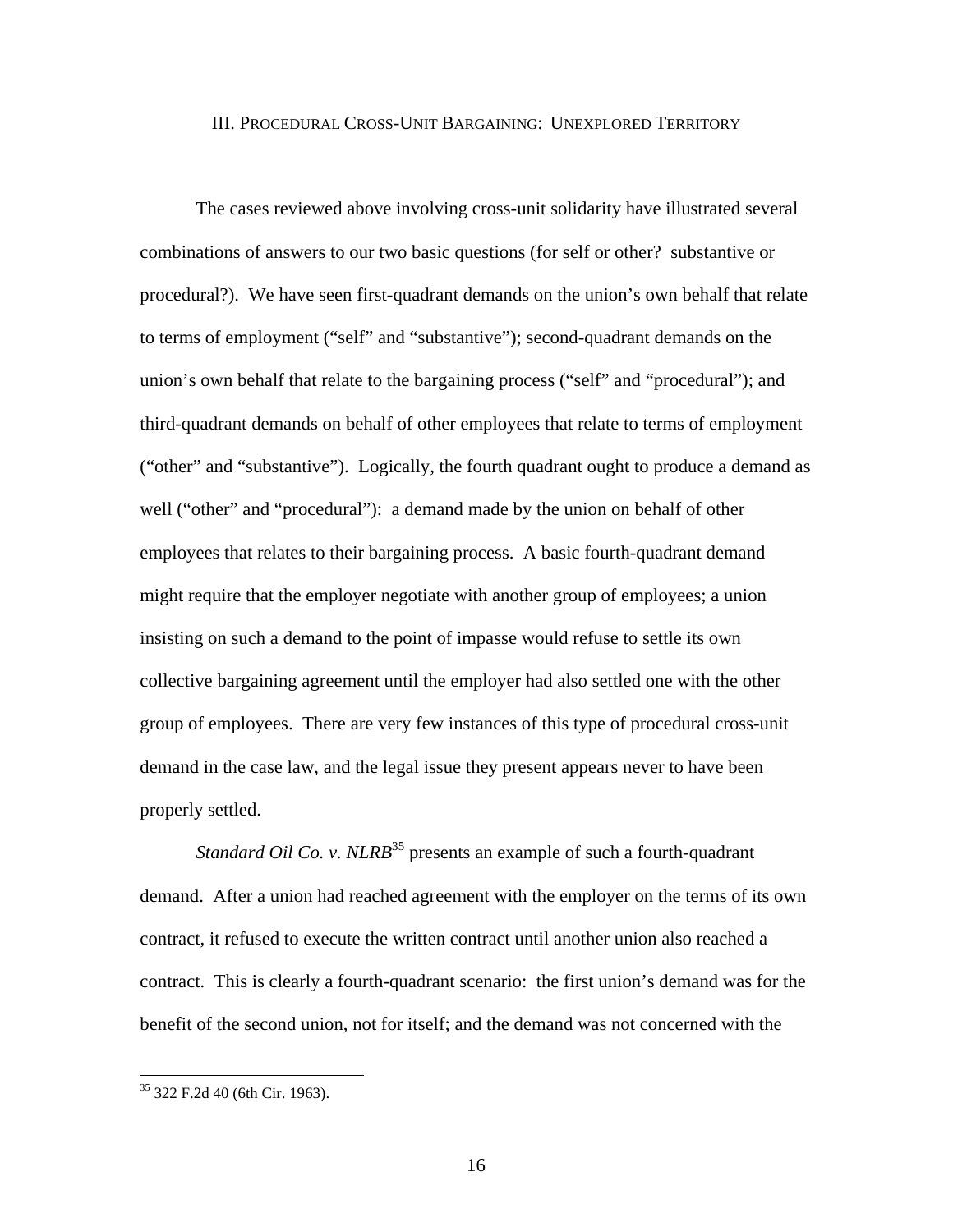substantive terms of the agreement, but merely with its process. The first union did not demand that the second union receive a wage increase, or an improved pension plan; it did not demand that their hours of employment be reduced. All of these matters – wages, hours, etc. – were of course to be governed by the contract which the first union demanded that the employer negotiate with the second union, but the first union's demand did not relate to any of them and was therefore, by the definition we have been using, not a substantive demand. The demand put pressure on the employer to reach an agreement with the second union, and thus increased the second union's power in the bargaining process. Demands pertaining to the bargaining process are procedural demands. Even if the second union had not yet been recognized by the employer, so that the first union's demand that the employer bargain with the second union essentially included a demand that the employer recognize the second union as the bargaining representative for those employees, such a demand should still be considered procedural, because, again, it still relates to aspects (fundamental ones, to be sure) of the bargaining process. A recognition demand is perhaps of a different order than other procedural demands; but nonetheless, it is not a demand about wages, hours, or other substantive issues of employment. It relates only to the process through which those substantive matters will be bargained over.

In *Standard Oil*, the Sixth Circuit held the union's demand to be an unfair labor practice, agreeing with and enforcing the Board's decision below. It is important to note, however, that the court explicitly bases its decision on the union's violation of the duty to execute a written contract after reaching agreement.<sup>36</sup> In other words, after agreement

<sup>36</sup> *Id.* at 45.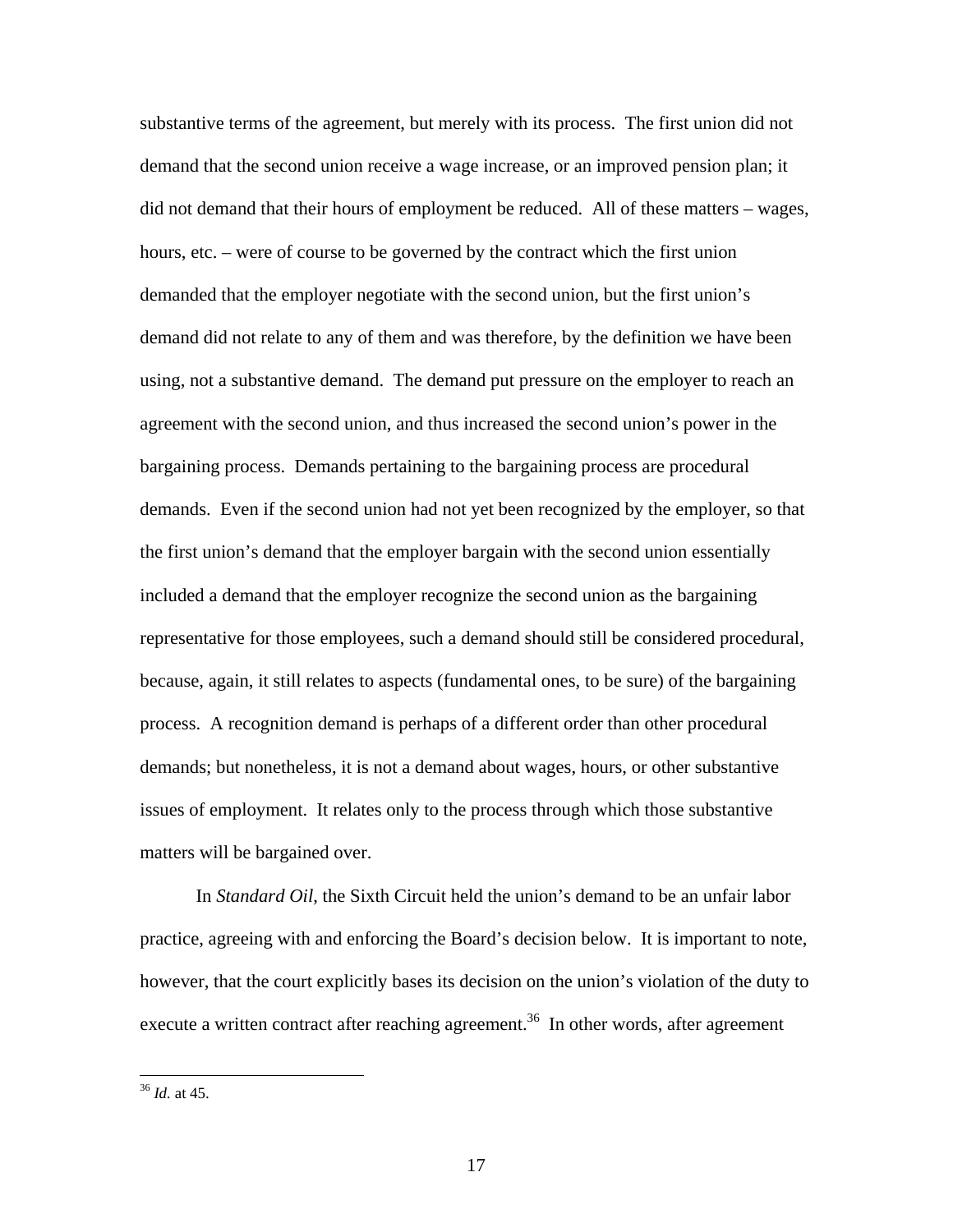had been reached, any sort of demand from any quadrant, whether substantive or procedural, for self or for other, would have similarly violated the duty to execute a written contract. The decision thus offers little analysis of this particular type of demand, and demonstrates that even where the case law does present a rare example of a fourthquadrant demand, it provides little insight into how labor law should consider such demands. The *Standard Oil* court distinguishes its case from *United States Pipe & Foundry*, 37 where a coordinated bargaining arrangement had been allowed, by pointing out that the union in *Standard Oil* had failed to bring up its demand at the bargaining table.<sup>38</sup> We cannot infer that the court would have approved of the union's demand that the employer also settle its contract with the other union, if that demand had been made in a timely manner; but at least we can note that the court does not dismiss it merely because it is a demand that relates to another union's bargaining process.

Similarly, in *AFL-CIO Joint Negotiating Committee for Phelps Dodge v. NLRB*,<sup>39</sup> several unions that were engaged in separate simultaneous contract negotiations with their employer demanded simultaneous settlement of all of their contracts. The Board's decision below, against the unions, was based on its belief that what the unions were really trying to do was to merge all the bargaining units and establish a company-wide contract with identical terms for all the unions.<sup>40</sup> Thus the Board did not consider the union's demand specifically as a fourth-quadrant demand, but simply decided that the whole situation smelled of multi-unit bargaining. It held that even if the unions'

<sup>&</sup>lt;sup>37</sup> *See supra* note 29 and accompanying text.

<sup>38 322</sup> F.2d at 45.

<sup>39 459</sup> F.2d 374 (1972).

<sup>40</sup> *Id.* at 375.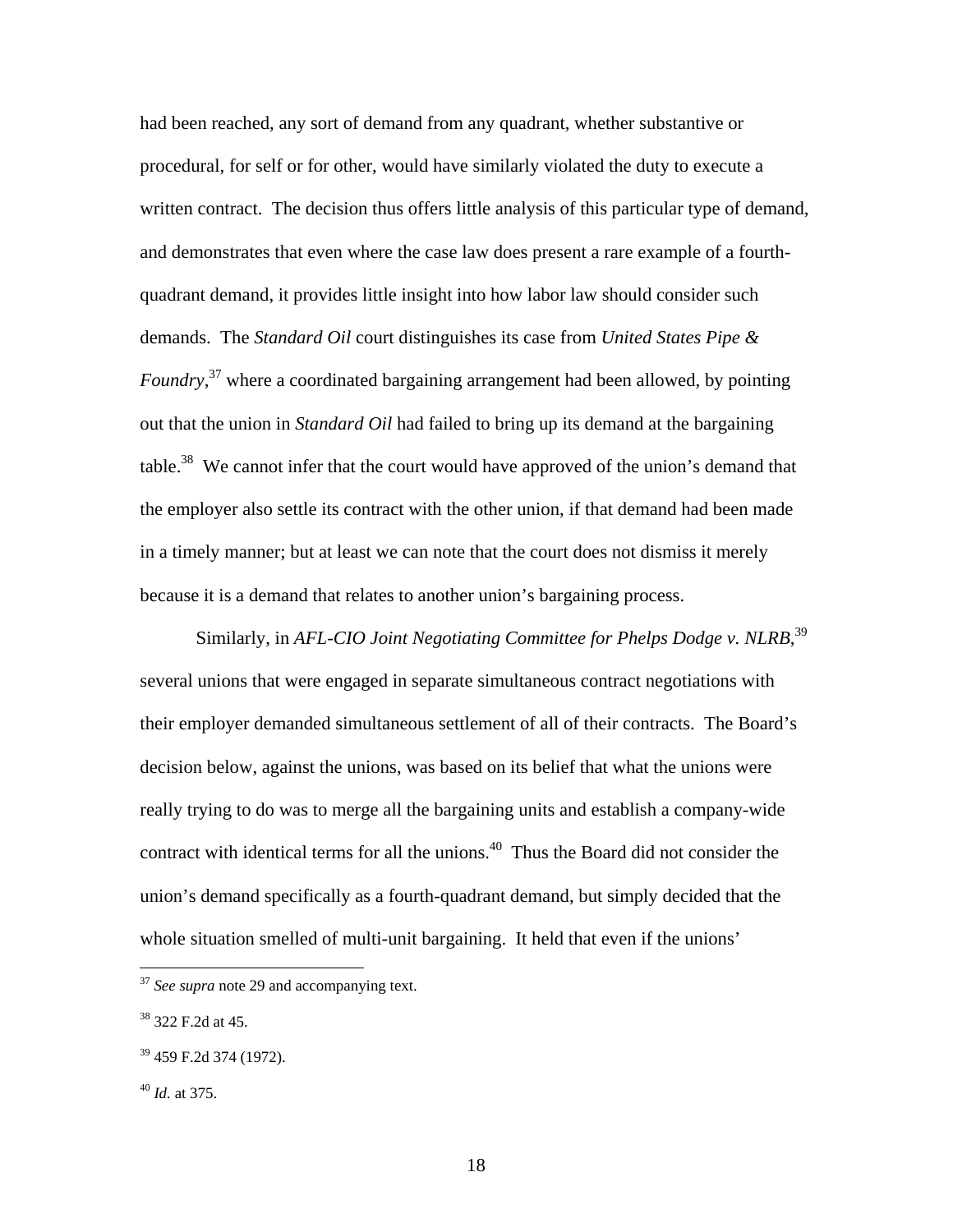particular demands were all mandatory subjects of bargaining, the overall plan was nonetheless aimed at enlarging the bargaining unit and was therefore illegal.<sup>41</sup> The Third Circuit overturned the Board and held for the unions. However, the court took care to emphasize, more than once, that the posture of the case was such that the scope of its review was limited "to the determination of whether or not the Board's findings are supported by substantial evidence in the record and have a basis in law."<sup>42</sup> The court held that the Board's findings were without such support, because the record indicated that each of the separate bargaining units had conducted separate negotiations with the employer, and that they had not insisted on company-wide terms and conditions of employment.<sup>43</sup> The unions had therefore not committed an unfair labor practice. The posture of the case and the limited scope of review prevented the court from actually considering the legality of the unions' fourth-quadrant demand. "*Assuming without deciding, as the Board did,* that those demands were all mandatory subjects of bargaining, as such the unions may bargain to impasse on each or all of them."<sup>44</sup> Neither the Board nor the court in this case actually decided that such demands are mandatory subjects of bargaining. Both were, for different reasons, merely "assuming without deciding" that the demands were mandatory – the Board because it thought it could dispose of the case on more general grounds, and the court because the scope of its review was limited. We are thus again frustrated in our attempt to find real evaluation of fourth-quadrant demands in the case law. As in *Standard Oil*, the court here decided the

 $^{41}$  *Id.* at 378 (describing the court's understanding of the Board's opinion).

<sup>42</sup> *Id.* at 376, 377.

<sup>43</sup> *Id.* at 378.

<sup>&</sup>lt;sup>44</sup> *Id.* (emphasis added).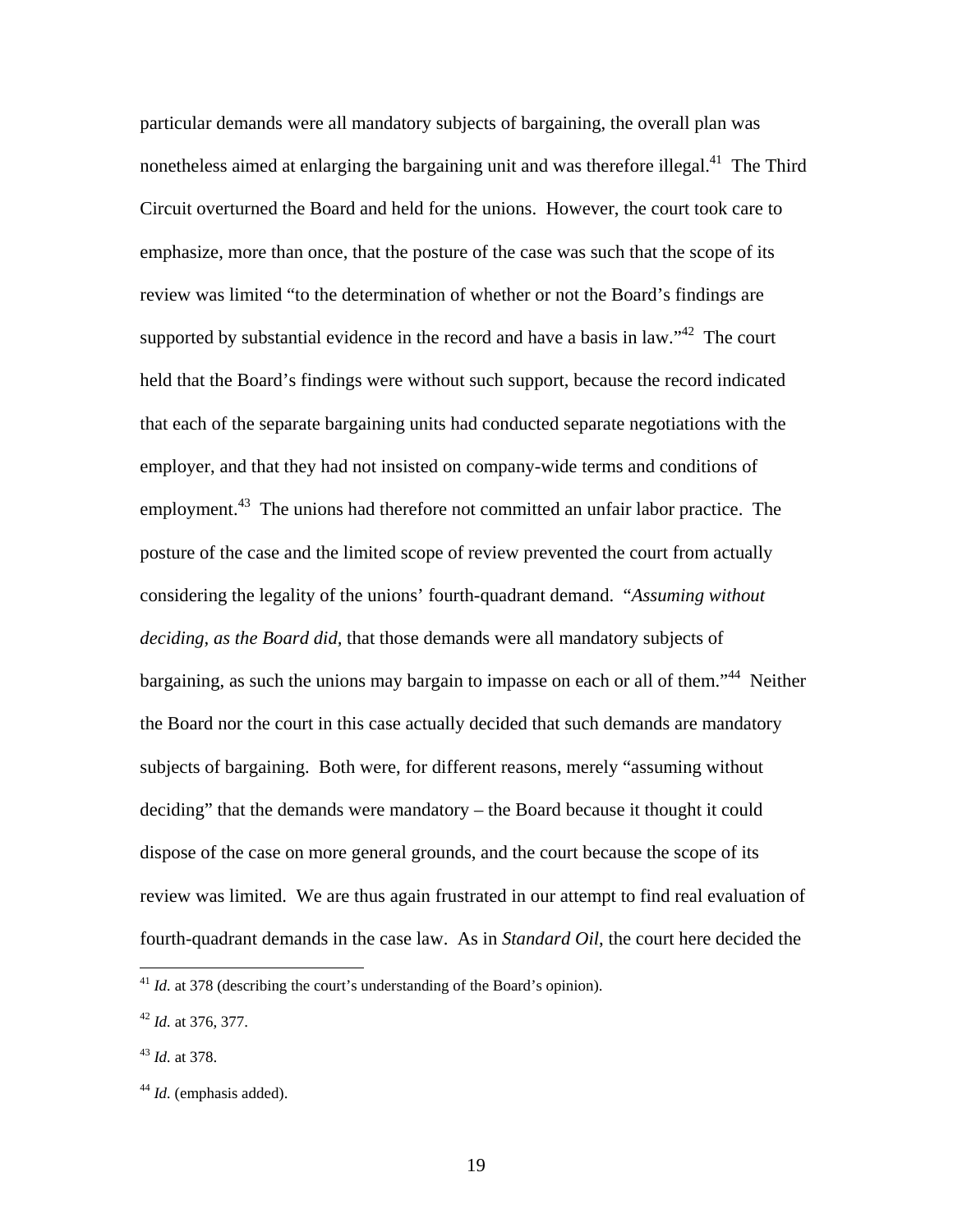case on other grounds, and we have no indication of the degree of favor, or disfavor, that such demands might receive under labor law.

#### IV. THE LEGALITY OF PROCEDURAL CROSS-UNIT BARGAINING

 What would a court say if it were to consider the merits of a fourth-quadrant demand maintained by a union to the point of bargaining impasse? Would the union be participating in legal coordinated bargaining, or would it be guilty of illegal multi-unit bargaining? As with other demands, this question would come down to whether the demand relates to a mandatory subject of bargaining or not; and this should be determined by the *Pittsburgh Plate Glass* test: does the union's demand directly address a matter that vitally affects its job security or the terms and conditions of its employment?

 We noted above that Milton Regan has observed that when courts conclude that a union's demand amounts to an attempt to expand the bargaining unit by bargaining over matters relating to employees outside the established unit, they often do not reach the *Pittsburgh Plate Glass* test; instead they simply declare the demand to be multi-unit bargaining and an unfair labor practice.<sup>45</sup> I believe that some insight into the potential legality of fourth-quadrant demands may be gained from a close look at the cases Regan cites, though they are not themselves fourth-quadrant cases. Regan takes issue with the way the cases have been decided, and thinks that courts ought still to apply the "vitally affects" test to demands for multi-union bargaining, arguing that there are clearly situations in which such demands would vitally affect the employment of the union

<sup>&</sup>lt;sup>45</sup> See supra text accompanying note 16.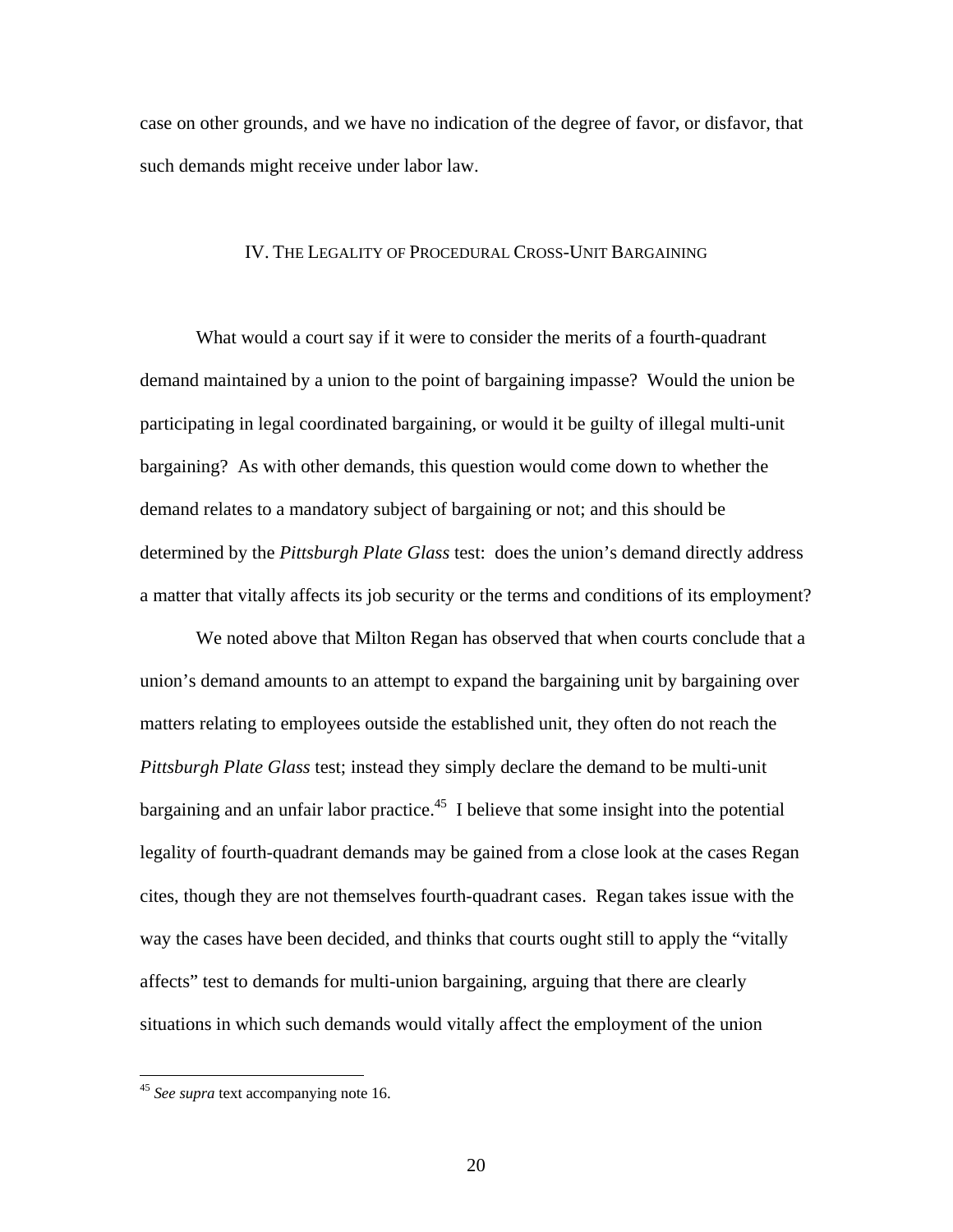making them. Even if it is not possible to defend the legality of all multi-unit bargaining generally under the current practices of courts (as Regan laments), it may be nonetheless possible to support the narrow legality of fourth-quadrant demands specifically, under the current state of the law. Regan, by failing to consider the distinction between substantive and procedural demands, has perhaps painted too bleak a picture of the legality of unions' extra-unit bargaining demands.

 Regan cites a number of cases to illustrate that courts rarely apply the *Pittsburgh Plate Glass* test once they have decided that a union is bargaining beyond the scope of its established unit, and if they do apply it, they seem to conclude that multi-unit bargaining can never satisfy it.<sup>46</sup> In *Oil, Chemical & Atomic Workers Int'l Union v. NLRB*,<sup>47</sup> the union had insisted on bargaining over benefit plans on a company-wide basis, demanding that the employer negotiate terms for several bargaining units at once. The D.C. Circuit observed that OCAW's demand called for multi-unit bargaining, and that this was merely a voluntary subject over which the union could not insist that the employer bargain.<sup>48</sup> Similarly, in *Amax Coal Co. v. NLRB*<sup>49</sup>, a mine workers' union had bargained to impasse on its demand for a contract clause that would require the employer coal company to apply the terms of the existing union contract to employees at other mines. The Third Circuit stated that the scope of the bargaining unit is not a mandatory subject, that the clause would require the company to bargain with the union about wages and other conditions of employment of employees in other units, and that the union had therefore

 $\overline{a}$ 

<sup>46</sup> Regan, *supra* note 5, at 1409-10 and footnotes thereto.

 $47$  486 F.2d 1266 (D.C. Cir. 1973).

<sup>48</sup> *Id.* at 1268.

<sup>49 614</sup> F.2d 872 (3d Cir. 1980).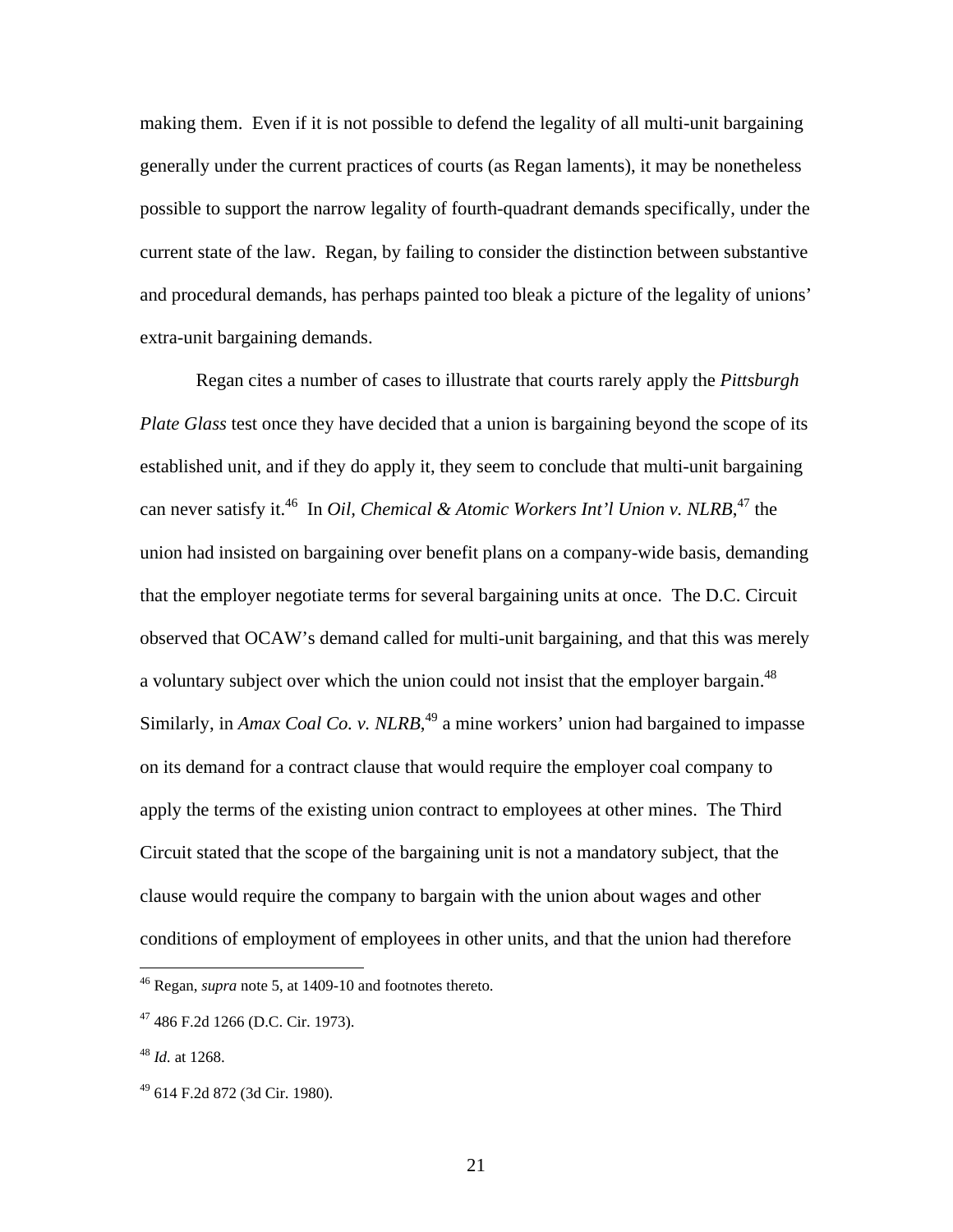committed an unfair labor practice.50 Neither the *OCAW* court nor the *Amax* court considered *Pittsburgh Plate Glass*. In *Sperry Systems Mgmt. Div., Sperry Rand Corp. v. NLRB*,<sup>51</sup>, the Second Circuit found that a union's demand that its contract be extended to cover employees at a new facility amounted to an attempt to bargain over the terms of employment of workers outside the unit.<sup>52</sup> The court did invoke the *Pittsburgh Plate Glass* test, but held that the terms of employment at the new facility did not vitally affect the workers represented by the union.<sup>53</sup>

In all of Regan's examples, the guilty unions have attempted to bargain over the substantive terms of employment of employees outside the bargaining unit; there are no examples of demands relating to other employees' bargaining process (i.e., fourthquadrant demands). We may be tempted to believe that this is due merely to the near total absence of fourth-quadrant cases, and to assume that if there were cases with demands relating to other employees' bargaining process, they would most likely also be condemned by these courts as multi-unit bargaining. This, however, is not certain. The language in which these cases condemn multi-unit bargaining embraces only substantive demands, not procedural ones, and even emphasizes the substantive nature of these extraunit demands as specific reason to condemn them.

In *OCAW* the D.C. Circuit offers a simple summary of the law's objections to multi-unit bargaining: "Under this framework [of *Borg-Warner*], multi-unit bargaining has long been held a voluntary subject. Allowing a party to insist on bargaining on other

<sup>50</sup> *Id.* at 884.

<sup>51 492</sup> F.2d 63 (2d Cir. 1974).

<sup>52</sup> *Id.* at 69-70.

<sup>53</sup> *Id.* at 70.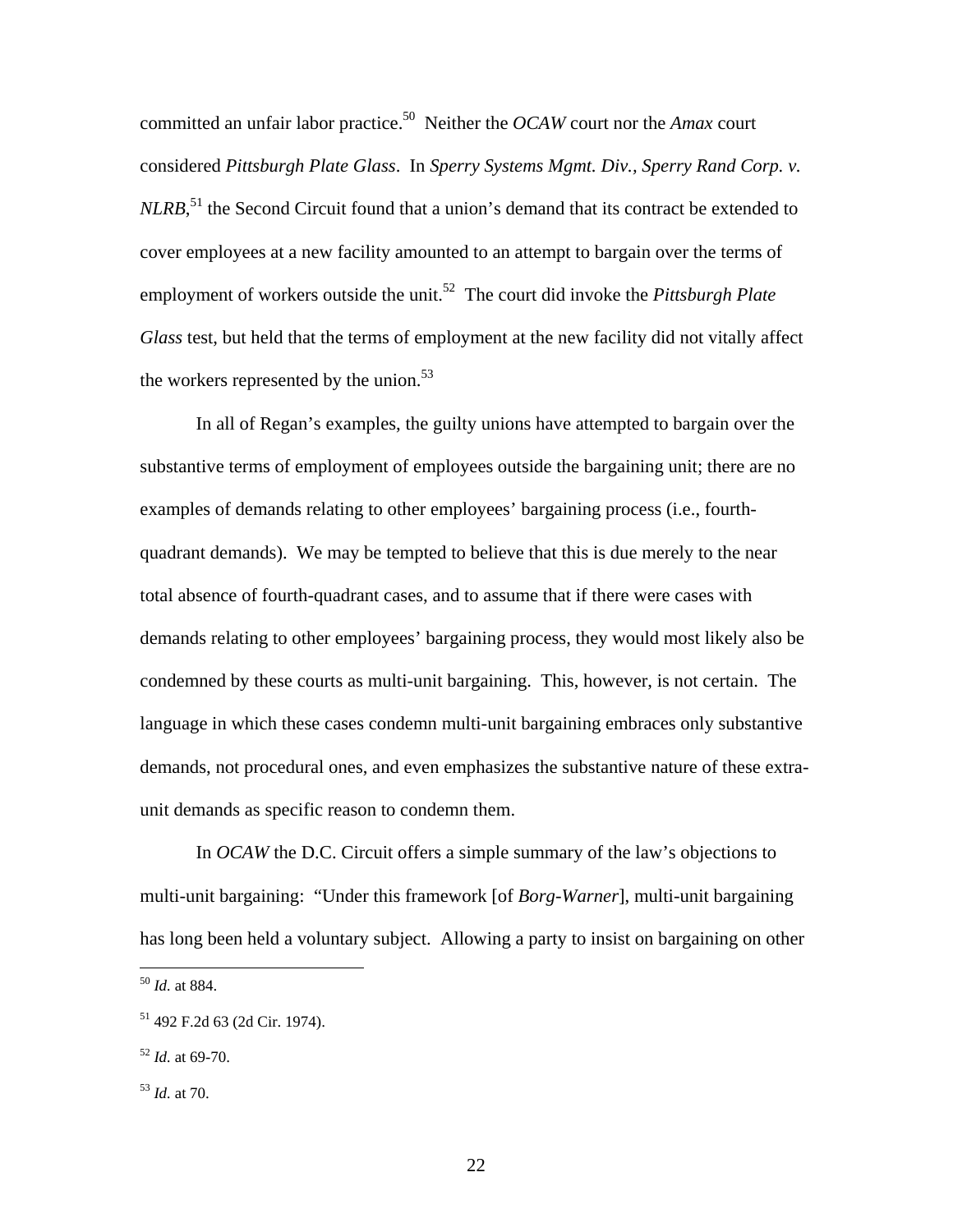than a unit basis, it has been thought, would interfere with another provision of the Act. Section 9(a), to which the duty to bargain in good faith is made subject, states...."<sup>54</sup> The court proceeds to quote from § 9(a), which is worth doing here as well:

> Representatives designated or selected for the purposes of collective bargaining by the majority of the employees in a unit appropriate for such purposes, shall be the exclusive representatives of all the employees in such unit for the purposes of collective bargaining in respect to rates of pay, wages, hours of employment, or other conditions of employment.

Here the court helpfully returns attention to the statutory language from which the objections to multi-unit bargaining arise. There are in fact two basic ways that multi-unit bargaining runs afoul of this section. The first we have discussed at length: a union is expected to limit its bargaining to matters relating to the substantive issues of its own employment, and therefore its bargaining demands must somehow directly and vitally affect its own employment conditions (the *Pittsburgh Plate Glass* test). This limits the ability of a union to make demands on behalf of employees outside its bargaining unit. But § 9(a) presents a second obstacle to such demands: representatives selected by employees are to be their exclusive bargaining representatives; no one else can bargain for them. Thus a union has no right to bargain on behalf of employees outside its unit, because only those representatives chosen by those other employees are entitled to represent them. Even if the first obstacle were overcome – even if a union's demand on behalf of other employees were to satisfy the *Pittsburgh Plate Glass* test – the union's

<sup>54 486</sup> F.2d at 1268.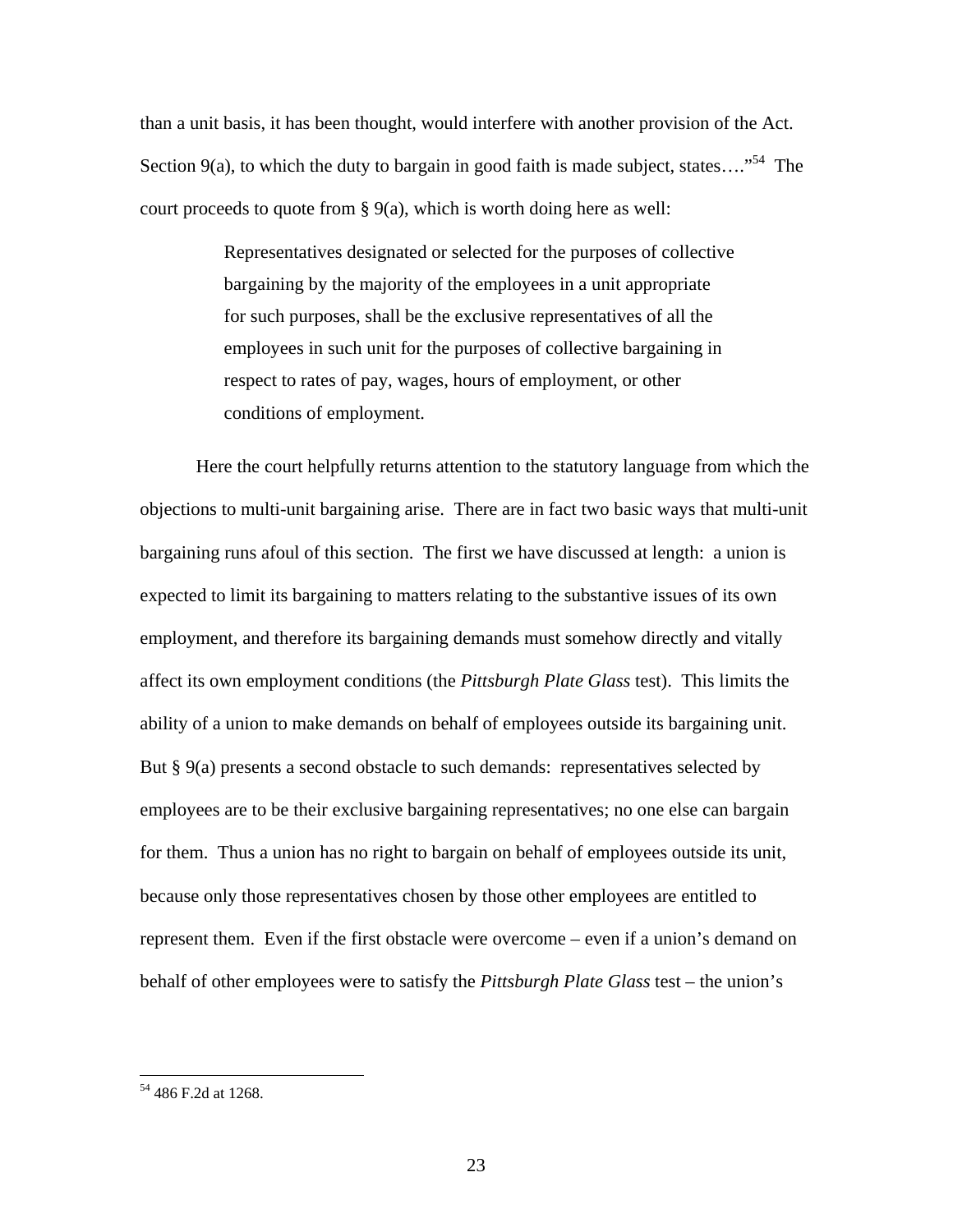demand would still run up against this second barrier: only representatives selected by the other employees may bargain on their behalf.

It is this second obstacle, I believe, that prevents courts from reaching the *Pittsburgh Plate Glass* test in cases of multi-unit bargaining; they in fact consider it to be the first obstacle, and do not need to go beyond it in disposing of the matter. If, for instance, Yale University's Local 35 were to insist on bargaining over the wages and hours of Yale's hospital employees, a reviewing court would not need to try to puzzle its way through convoluted explanations of how these matters somehow vitally affect Local 35 under *Pittsburgh Plate Glass*. Rather, the court could simply rule that under § 9(a), only representatives selected by hospital employees are entitled to bargain over their wages and hours, and that Local 35 may therefore not do so. This is one answer to Regan's question why courts do not apply the *Pittsburgh Plate Glass* test to multi-unit bargaining: they are able to decide the matter without it. This may also explain the prejudice and skepticism that Regan notes that courts seem to have when they do apply that test to multi-unit bargaining: the existence of this other obstacle under  $\S$  9(a), even when not explicitly mentioned, may lead courts simply to hold by a sort of imprecise legal shorthand that the demand flunks the *Pittsburgh Plate Glass* test.

I suggested above that fourth-quadrant demands might meet with greater success under the current law than other multi-unit bargaining demands. Suppose that Local 35, rather than trying to bargain over hospital employees' wages and hours, demanded instead simply that Yale settle a collective bargaining agreement with its hospital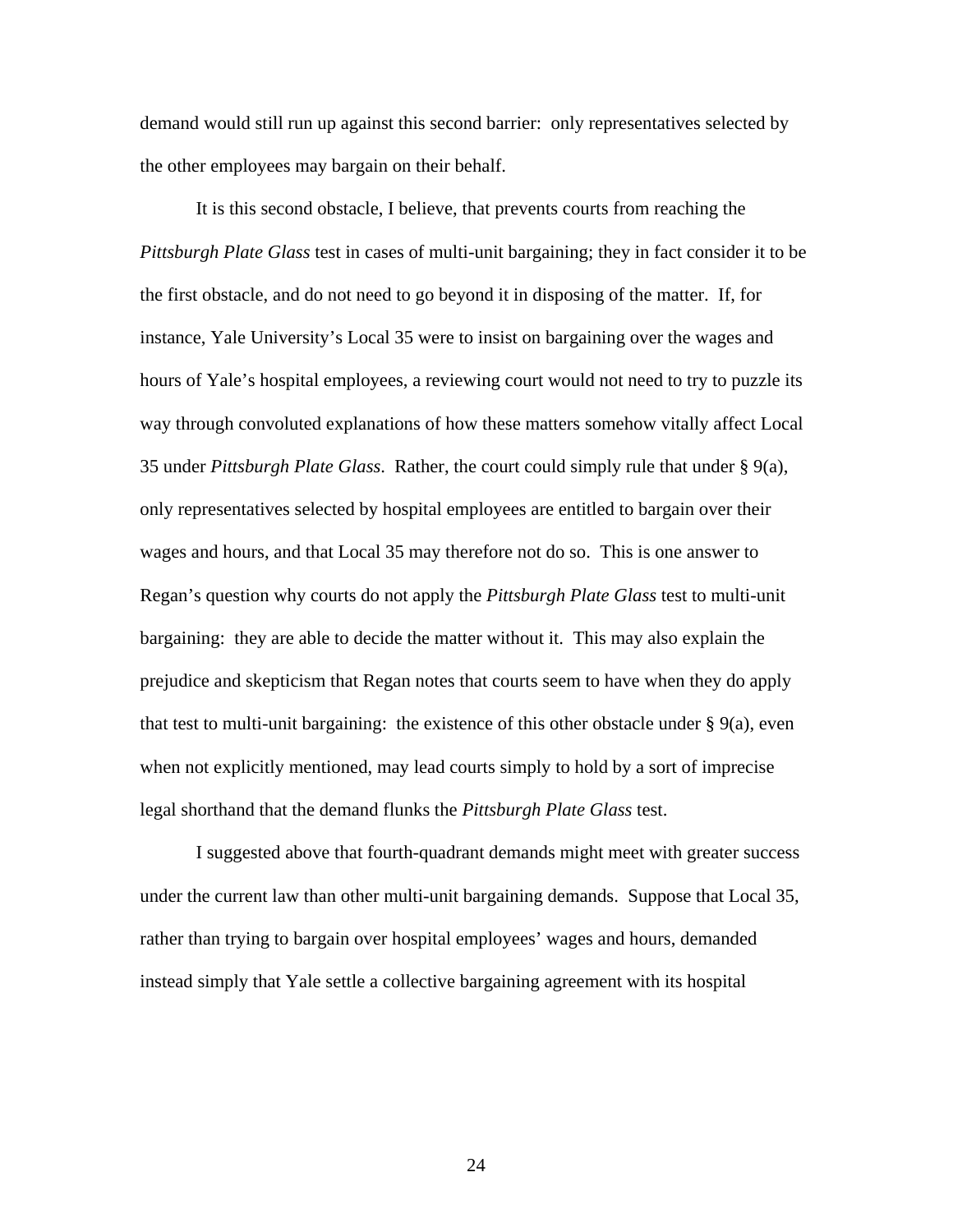employees.<sup>55</sup> This would be a fourth-quadrant demand: it is made on behalf of someone other than the union itself, and it relates not to substantive terms of employment but rather to the bargaining process itself.<sup>56</sup> Local 35 would still, of course, have to satisfy the *Pittsburgh Plate Glass* test by demonstrating somehow that a collective bargaining agreement for hospital employees is a matter than vitally affects Local 35's employment; we will return to this point shortly. But note that the obstacle presented by  $\S 9(a)$  does not arise in this scenario. In our earlier example Local 35 could not bargain over hospital employees' wages and hours because, under § 9(a), representatives chosen by hospital employees "shall be the exclusive representatives of all the employees in such unit for the purposes of collective bargaining in respect to rates of pay, wages, hours of employment, or other conditions of employment." In other words, only representatives selected by hospital employees can bargain over their substantive terms of employment, and thus Local 35's substantive demands on behalf of hospital employees are not allowed. But § 9(a), by its very language, applies only to such substantive demands. Local 35's demand that Yale bargain collectively with its hospital employees is not incompatible with the requirement that representatives chosen by the hospital employees shall be the exclusive representatives for bargaining over terms of employment. Local 35's fourth-quadrant demand does not seek to represent hospital employees or to bargain over the terms of their employment.

<sup>&</sup>lt;sup>55</sup> In these hypotheticals I assume that the hospital employees will have given some indication of a desire for collective representation. See *infra* text accompanying notes 82-88 for further discussion of how this indication might be expressed.

<sup>56</sup> For recognition demands as procedural rather than substantive, see *supra* text accompanying note 35.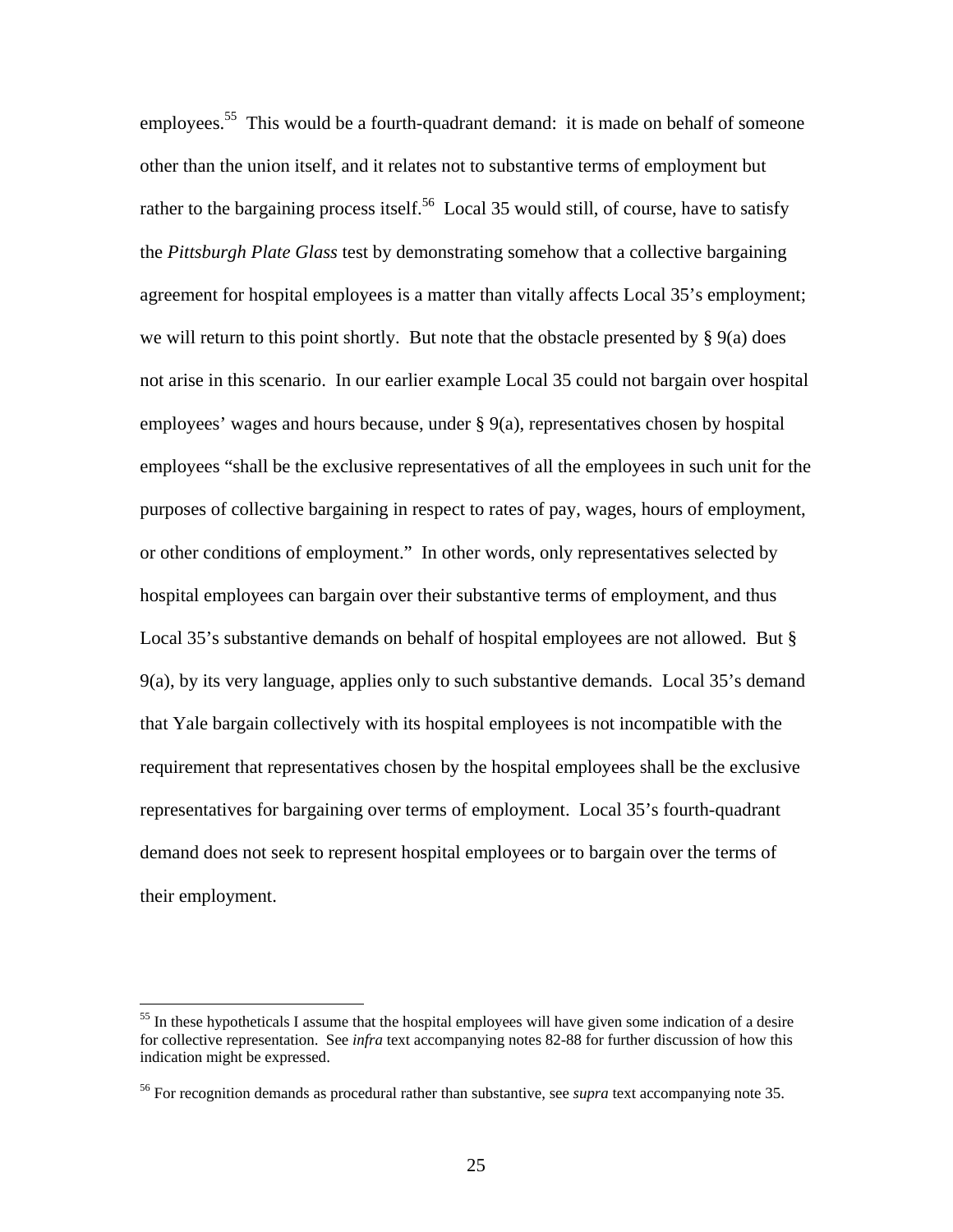It cannot be said exactly that the case law supports this reasoning, but that is largely because the case law does not offer many examples of fourth-quadrant demands. *Standard Oil* and *Phelps Dodge*, in which unions refused to settle their contracts until other unions also reached contracts, did indeed present fourth-quadrant demands somewhat similar to our imagined Local 35 demand; but in those cases, as we noted, the courts did not pass judgment on the fourth-quadrant demand as such.<sup>57</sup> Thus the legality vel non of fourth-quadrant demands is not entirely settled; and it certainly seems to be the case that a union's demand that its employer voluntarily recognize a separate union of previously non-unionized employees remains a matter of first impression. But if the D.C. Circuit is correct in asserting that demands on behalf of employees outside the bargaining unit are problematic because they violate  $\S 9(a)$ ,<sup>58</sup> then that objection applies only to substantive demands relating to terms of employment, and not to procedural demands. This follows from the language of  $\S$  9(a), and is supported by the language in which courts condemn extra-unit demands.<sup>59</sup>

 To return to our hypothetical, if Local 35 were successful in the argument that its demand (that Yale settle a collective bargaining agreement with representatives of its hospital employees) does not violate  $\S 9(a)$  in the way that a substantive demand would, the demand would still have to satisfy the *Pittsburgh Plate Glass* test, which it would perhaps face without the prejudice that attaches to substantive multi-unit bargaining demands when they are judged under that test. Local 35 would have to convince the

<sup>57</sup> *See supra* text accompanying notes 35-44.

<sup>58</sup> *See supra* note 54 and accompanying text.

<sup>59</sup> *See, e.g., Amax Coal*, 614 F.2d at 884 (noting that the offending clauses "would require Amax to bargain about *wages and conditions* of employment of employees in other units") (emphasis added).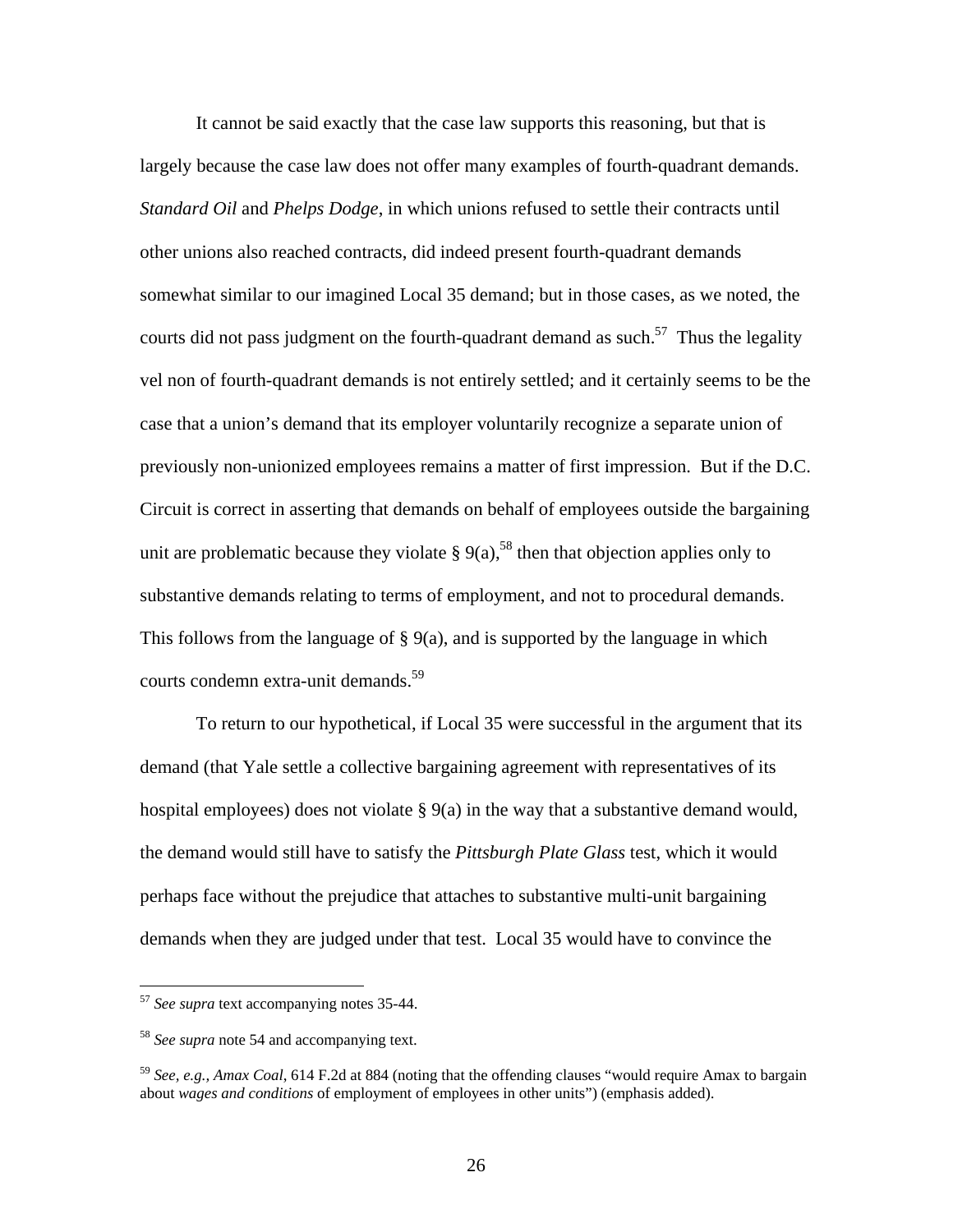Board that a collective bargaining agreement for hospital employees would be a direct frontal attack on a matter that vitally affects the job security or conditions of employment of Local 35's members. Both of Yale's existing unions clearly believe that this is true. The following excerpt is taken from a 2003 bulletin from the leadership of Yale's unions to their members:  $60$ 

> "All our futures are tied together," Local 34 President Laura Smith told Yale negotiators. "We care about the hospital employees and the Hospital because we care about achieving pensions that will allow us to retire with dignity; because we care about good wages; because we care about improving our workplace today and keeping our jobs tomorrow." … Local 35 President Bob Proto reminded Yale of our history together. "Everything we've achieved in our 60 years at Yale has been through unity and strength – our very survival depends on it. Yale has tried to divide and conquer our unions before. But we know that our wages, our security, our pensions and everything else that matters to our members is tied to standing together with all the workers at Yale. We'd much rather think it out and talk it out, but we're prepared to fight it out if you insist."

Proto has also stated flatly, "What's important for us is to strengthen the number of union members on campus."<sup>61</sup>

 The unions' explanations for their support for the hospital employees seem almost to have been composed with the *Pittsburgh Plate Glass* test in mind. They support other campus unions because they believe that it has an affect on their own job security ("keeping our jobs," "our security," "our very survival") and their own wages and other

<sup>60</sup> Federation of Hospital and University Employees, *Negotiations Bulletin*, Jan. 28, 2003.

<sup>61</sup> David Dashefsky, *GESO Walkout Results in No Concrete Gains for Union Movement*, Yale Daily News, April 10, 1995.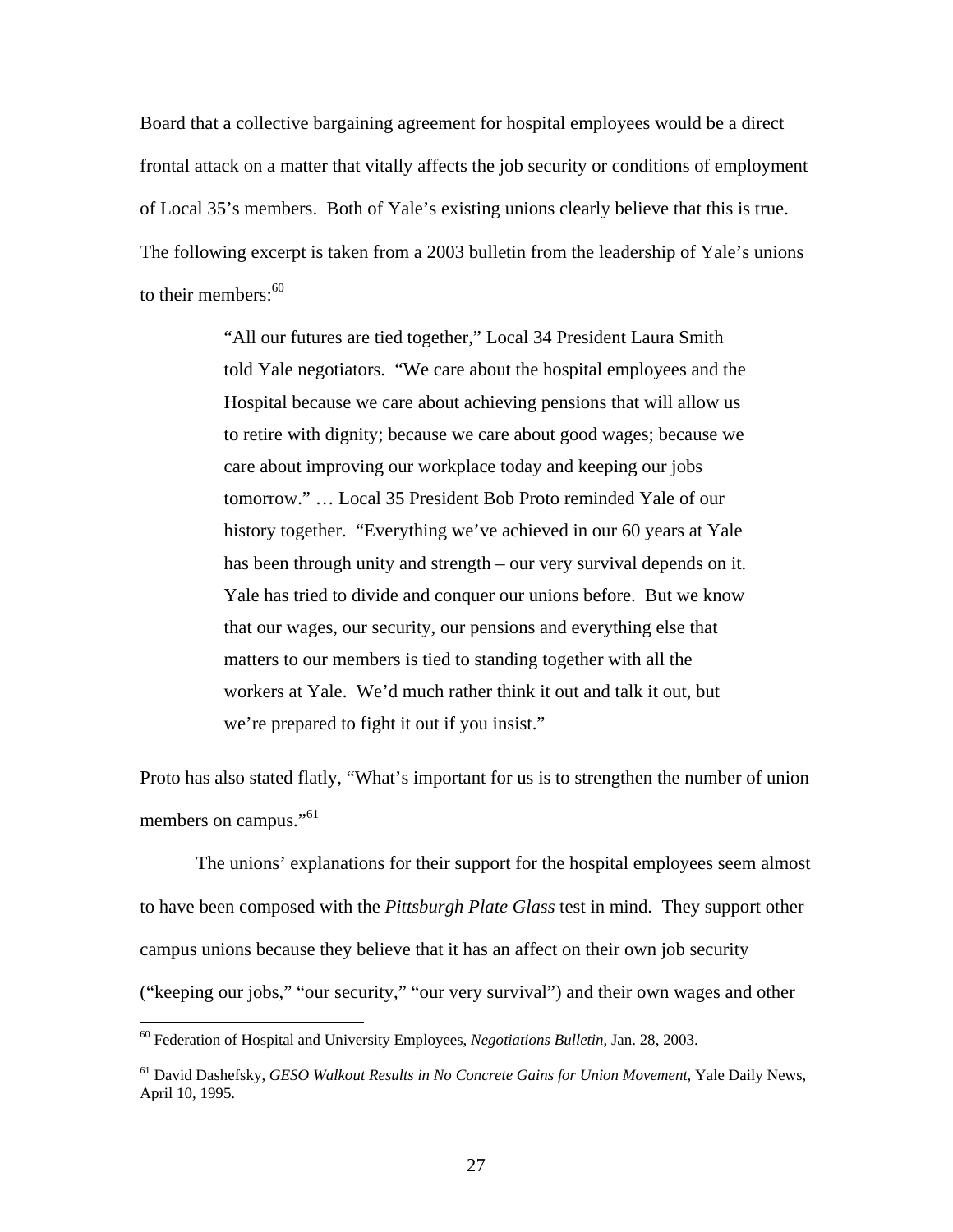conditions of employment (pensions, wages, "improving our workplace"). Their support is based less on a desire to improve hospital employees' employment conditions than to improve their own. These are exactly the sorts of issues that unions are supposed to be concerned with, the substantive terms and conditions of their members' employment; Locals 34 and 35 believe that those terms and conditions will be improved by an overall increase in the number of unionized workers on campus. They are not making substantive demands on behalf of those other workers, and they are not attempting to add those workers to the existing bargaining units. They have thus managed to steer clear of the usual legal pitfalls of multi-unit bargaining.

#### V. PROCEDURAL CROSS-UNIT DEMANDS AS MANDATORY SUBJECTS OF BARGAINING

Yale's existing unions have, to this point, raised the issue of union recognition for hospital employees only as a permissive subject of bargaining, which Yale has been free to ignore.<sup>62</sup> What if the unions were instead to insist that Yale recognize a hospital employee union and to condition settlement of their own contracts on that issue? As argued above, a fourth-quadrant demand of this sort would seemingly avoid the most common objections to multi-unit bargaining; but there would be no getting around the *Pittsburgh Plate Glass* test. To convince the Board that this is a mandatory subject as to which they may insist on bargaining without committing an unfair labor practice, the

 $62$  A flat declaration by the existing unions that they refuse to bargain further unless Yale recognizes the hospital employees would serve as a clear indication that the unions have decided to treat the matter as a mandatory subject. To date, however, the unions have expressed support for the hospital employees but have never made unionization for the hospital employees a precondition to settling their own contracts; new contracts for Locals 34 and 35 were settled in September 2003.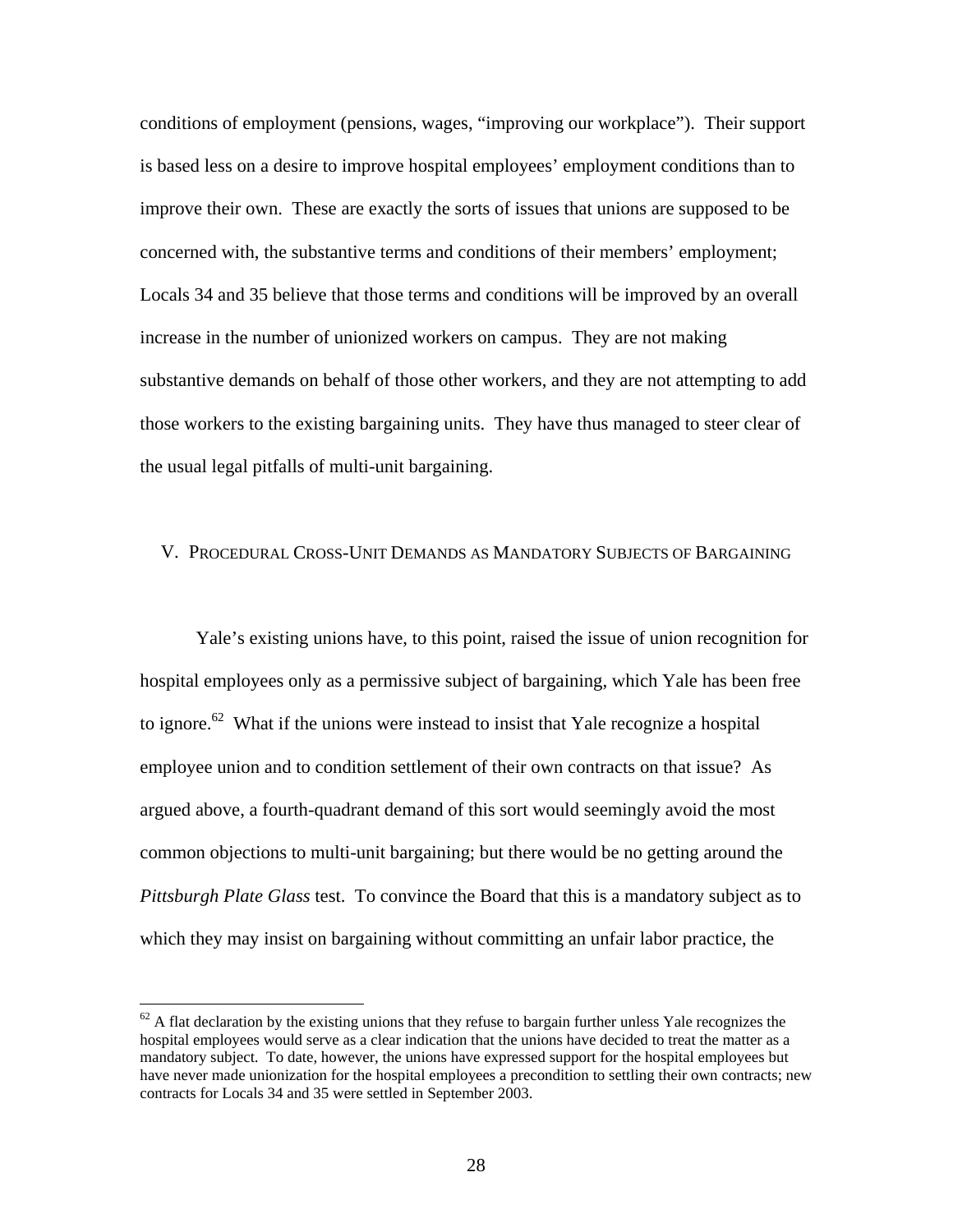unions would have to offer a persuasive argument in support of their contention that this matter vitally affects their own employment. Obviously the breathless assertion that "our very survival depends on it" cannot by itself create a mandatory subject of bargaining. The circumstances of negotiation are likely to elicit much inflated rhetoric from all sides, but impassioned press releases are not dispositive of the legal questions. What arguments might the unions make in support of their position?

One possibility is suggested by the fact that coordinated bargaining is legal, as we have seen. Separate unions are free to coordinate with one another their separate bargaining efforts with their employer. They may, for example, demand that their bargaining committees include representatives from other unions, $63$  or that all of their contracts have the same expiration date, $64$  or that their contracts be modified to incorporate more favorable terms subsequently granted to employees in other units.<sup>65</sup> Such demands have been held to concern mandatory subjects of bargaining, and unions may insist on them without committing an unfair labor practice. Courts have recognized that the purpose and result of coordinated bargaining is to give unions greater bargaining power,<sup>66</sup> which in turn can yield better substantive terms of employment.<sup>67</sup>

 $63$  General Electric Co. v. NLRB, 412 F.2d 512 (2d Cir. 1969).

<sup>64</sup> United States Pipe & Foundry Co. v. NLRB, 298 F.2d 873 (5th Cir. 1962).

<sup>65</sup> Atlas Transit Mix Corp., 323 N.L.R.B. 1144 (1997).

<sup>66</sup> *See, e.g.*, *General Electric*, 412 F.2d at 519 (noting that the coordinated bargaining strategy "is designed to strengthen IUE's bargaining position"); *United States Pipe & Foundry*, 298 F.2d at 878 (observing that "a common contract expiration date for all three contracts vitally affects the ability of each union separately to bargain").

<sup>67</sup> *See, e.g.*, *United States Pipe & Foundry*, 298 F.2d at 877 ("With a common expiration date, it is obvious that each union might be able to negotiate a more advantageous new contract for the employees represented by that union.").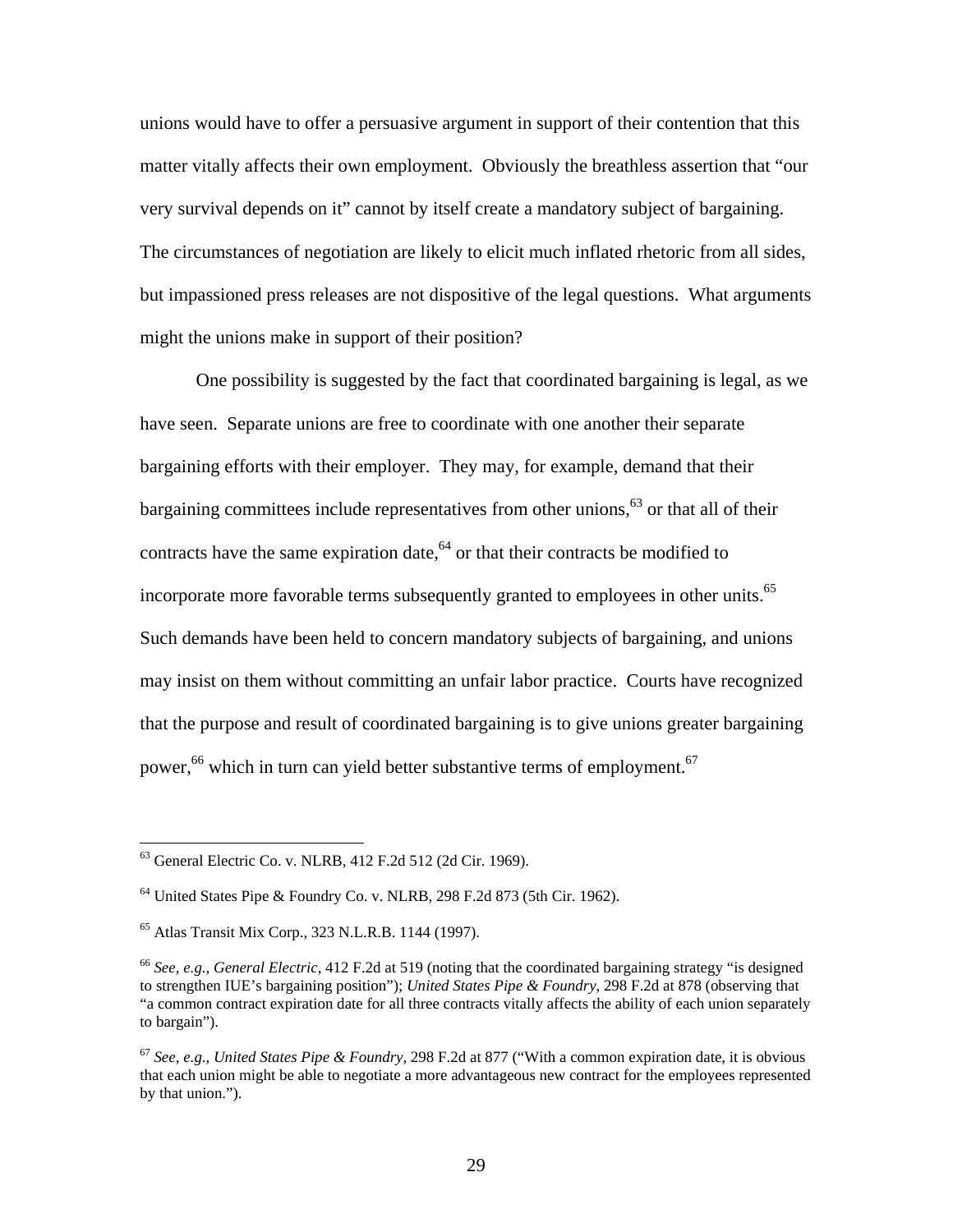So Union A and Union B may therefore engage in these sorts of coordinated bargaining strategies during their negotiations with their common employer, yielding more advantageous contract terms for both unions; courts have declared such strategies to be legal and have acknowledged that better contract terms are the result. Imagine next a slightly different scenario: suppose that the employer has only one recognized union, Union A, and that another group of employees are trying to organize a second union, Union B. Union A, in the process of negotiating a new contract with the employer, demands that the employer recognize Union B and negotiate a collective bargaining agreement with it. Union A argues that the employer's recognition of Union B is a matter than vitally affects Union A's wages and other terms and conditions of employment. The reasoning is as follows: Union A's coordinated bargaining demands vitally affect Union A's employment (as is proved by the fact that coordinated bargaining demands are held to relate to mandatory subjects); bargaining between the employer and Union B is a prerequisite of Union A's coordinated bargaining demands (for otherwise Union A would have no one with whom to coordinate its bargaining); therefore bargaining between the employer and Union B vitally affects Union A's employment.

This argument seems somehow facetious, but its logic is fairly straightforward. If the employer recognizes and bargains with Union B, Union A would be able to take advantage of legal coordinated bargaining strategies and would likely end up with a better contract and more advantageous terms and conditions of employment. For simplicity's sake, this argument involved only two unions, but the same logic would apply if Unions A and B were demanding the recognition of Union C, or if A, B, and C were demanding the recognition of D, etc. The greater the number of parties bargaining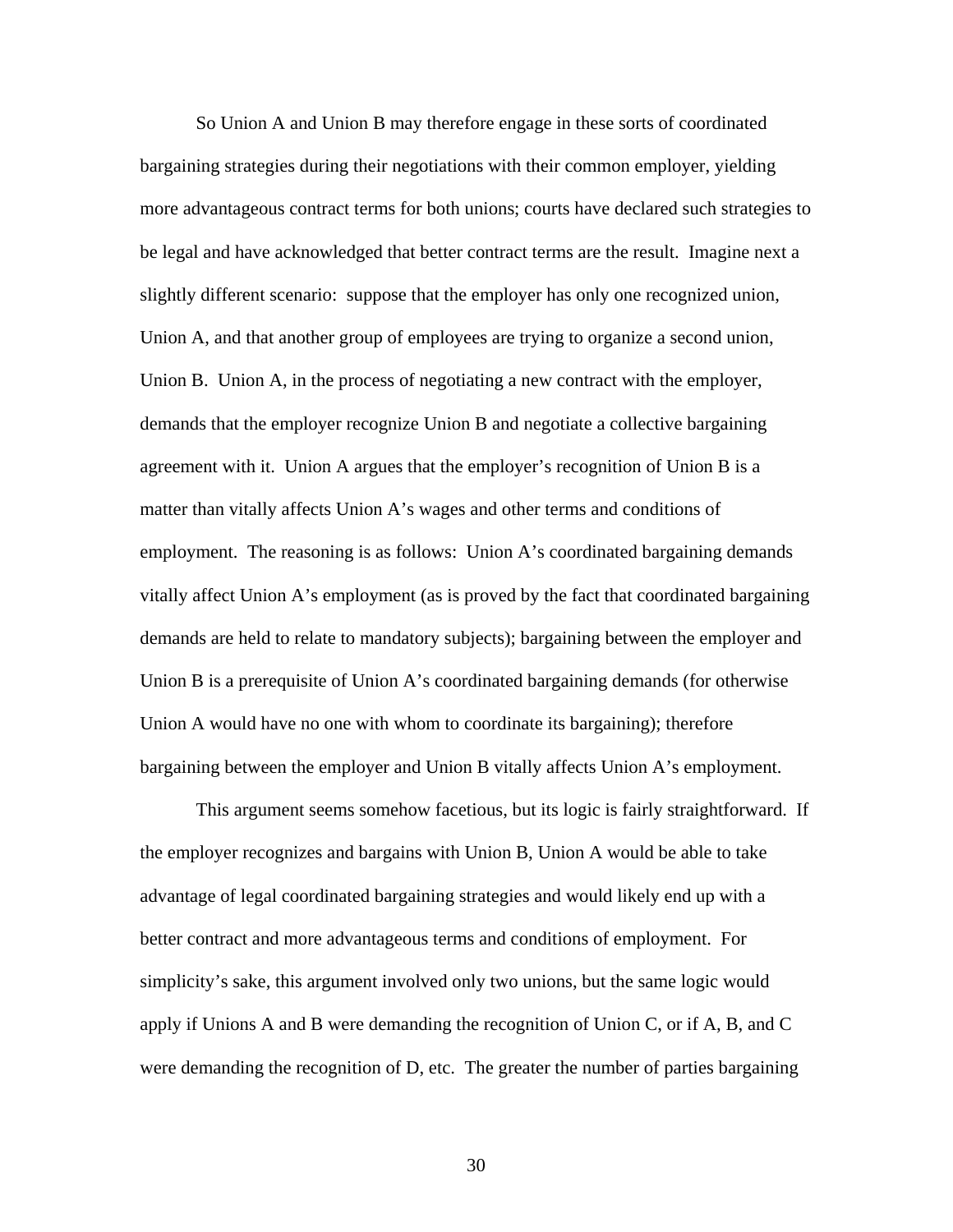with the employer, the greater the possibilities of coordinating their bargaining. This is precisely what Bob Proto of Local 35has in mind when he states that it is important to increase the number of union members on campus, and that doing so will result in better wages and pensions for Local 35. He is not under the impression that a collective bargaining agreement for hospital employees will itself provide for improved wages for Local 35; rather, he considers that the addition of another union with whom to coordinate bargaining will produce greater bargaining power and therefore better contract terms. The holdings of the courts' coordinated bargaining cases fully support this idea.

One might object that it seems undesirable to allow Local 35 to force Yale to bargain collectively with other employees. Here we must remember what it means for something to be a mandatory subject of bargain. It means only that a union or employer may insist upon such a demand to the point of impasse without committing an unfair labor practice; it does not mean that the other party must accept the demand. When we suggest that Local 35 should be allowed to insist that Yale recognize the hospital employees, we do not mean that Yale should be forced to grant this, only that Local 35 should be permitted to continue to demand it without having violated the duty to bargain in good faith. Wages, for instance, are a mandatory subject of bargaining, but that does not mean that Local 35 can compel Yale to pay it any amount that the union wishes; if Yale considers the union's demand to be too high, it may reject it and make an offer of its own. Similarly, Yale would be free to reject Local 35's demand that it recognize the hospital employees, and instead come up with its own counteroffer ("Let them rather win a Board election."). My argument is merely that Local 35 should not be guilty of an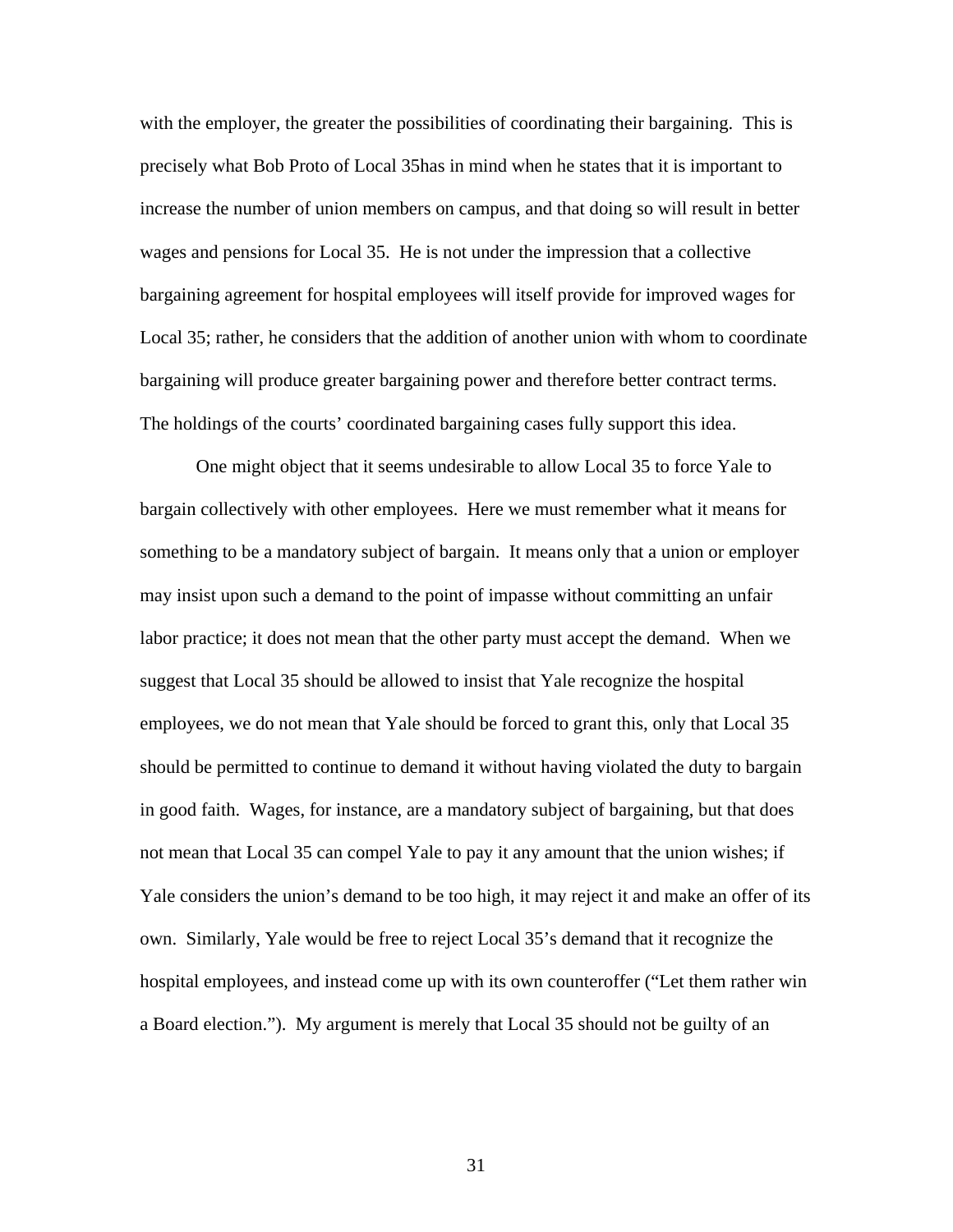unfair labor practice if it continues to insist upon its demand. This may result in impasse, as is true of any mandatory bargaining demand.

 Joel Rogers has offered additional evidence that may be pressed into service in support of Bob Proto's assertion that an increase in the number of unionized workers is a matter that vitally affects the terms of employment of the existing unions.<sup>68</sup> Rogers describes two factors that tend to keep unions weak in the United States: the low level of union density (the low percentage of unionized employees out of the total number of employees who could be unionized), and the lack of union centralization (the splintering of unionized employees into many separate bargaining units). He demonstrates that when both of these factors are present, employers have strong incentives to be hostile to unions and to attempt to eradicate them altogether. $69$  But these structural incentives change when unions begin to become stronger:

> At some point, however, if unions succeed in consolidating themselves, employers' incentives shift markedly – first to enforcement and then containment of a compromise with workers. With growing levels of unionization, likely expressed in increased national political activity as well as increased membership and coordination of the labor movement itself, employers accept the reality of union power. They move from attempting to eliminate its costs to generalizing them.<sup>70</sup>

<sup>68</sup> Joel Rogers, *Divide and Conquer: Further "Reflections on the Distinctive Character of American Labor Laws,"* 1990 WIS. L. REV. 1.

<sup>&</sup>lt;sup>69</sup> *Id.* at 40-41 ("With union strength low, a strategy of rollback, or attempted destruction of unions, is pursued.").

<sup>70</sup> *Id.* at 42.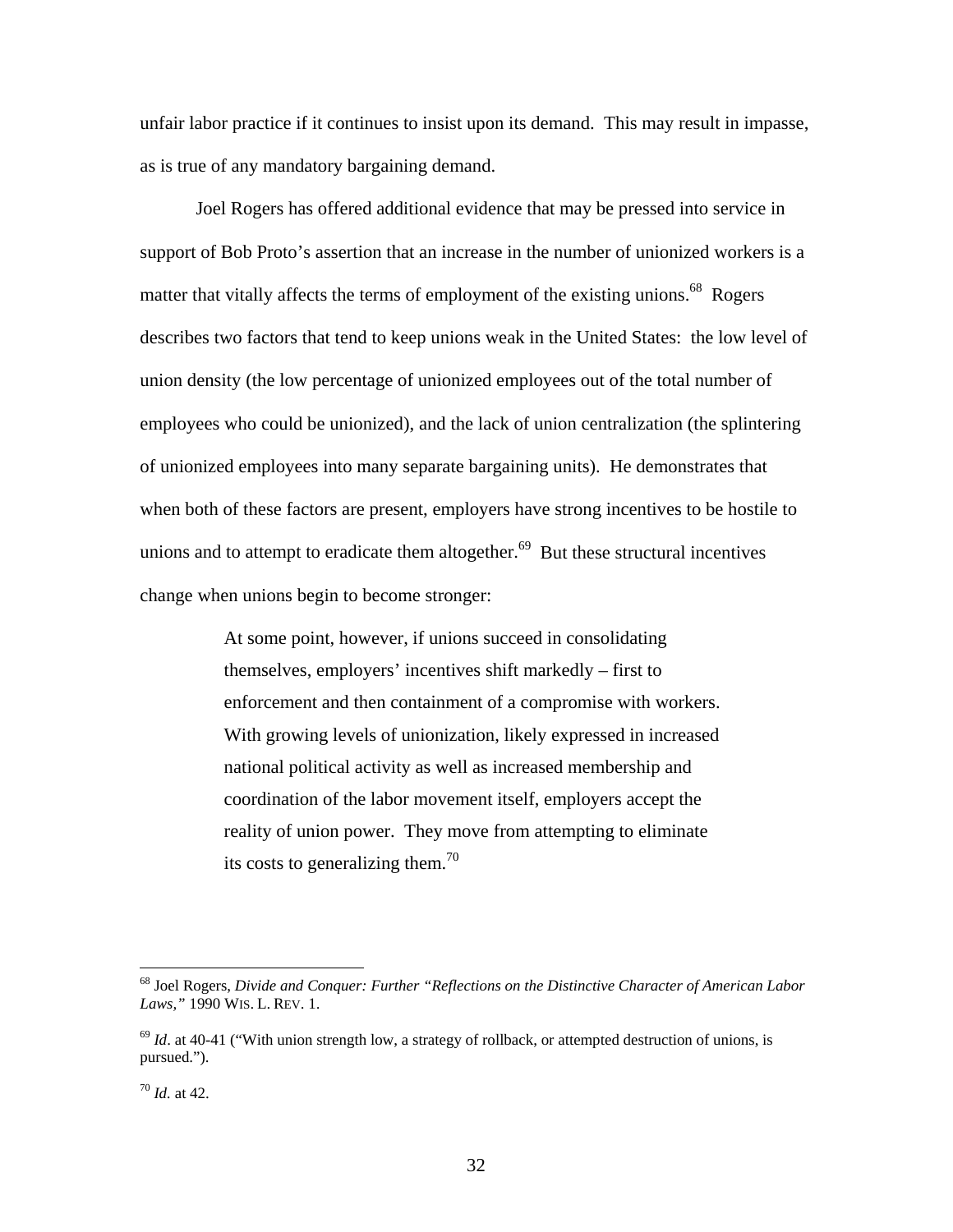Rogers suggests that because unions are not allowed to insist on multi-unit bargaining, they are unable to overcome their decentralization,<sup>71</sup> and that an increase in the number of unionized workers is of no benefit as long as the unions remain separated.<sup>72</sup> But as we have seen, even though unions cannot engage in full-blown multiunit bargaining (e.g. by demanding that an employer bargain over wages and benefits with several units at once), courts have ruled that they are nonetheless able legally to coordinate their bargaining demands in a variety of ways that increase their bargaining power with their employer. The unions, for example, in *General Electric* and *United States Pipe & Foundry* were clearly able to overcome to a great extent the problem of decentralization and fragmentation that Rogers describes.<sup>73</sup>

Rogers shows that an increase in the number and coordination of unionized workers makes it less likely for each union that its employer will pursue a strategy of hostility and attempted rollback. If Rogers' arguments are sound, and if we may assume that having their union busted is a problem that vitally affects the terms and conditions of workers' employment, then a demand by a union that its employer bargain collectively with other groups of its employees would seem to be a direct frontal attack on a matter that vitally effects their employment. It would therefore satisfy the *Pittsburgh Plate Glass* test and qualify as a mandatory subject of bargaining. Given that such a demand, as noted above, does not violate the literal language of  $\S$  9(a) in the way that demands

 $11$  *Id.* at 138 ("The prohibition against efforts to force expansion of the scope of the bargaining unit encourages unions to confine the range of their action to particular bargaining units, tending to fragment workers.").

<sup>&</sup>lt;sup>72</sup> *Id.* at 59 ("Elementally, numbers mean little without organization, and organization means little without coordination of those organized. It follows that without coordination increases in membership do not proportionately increase power.").

<sup>73</sup> *See supra* notes 63-67 and accompanying text.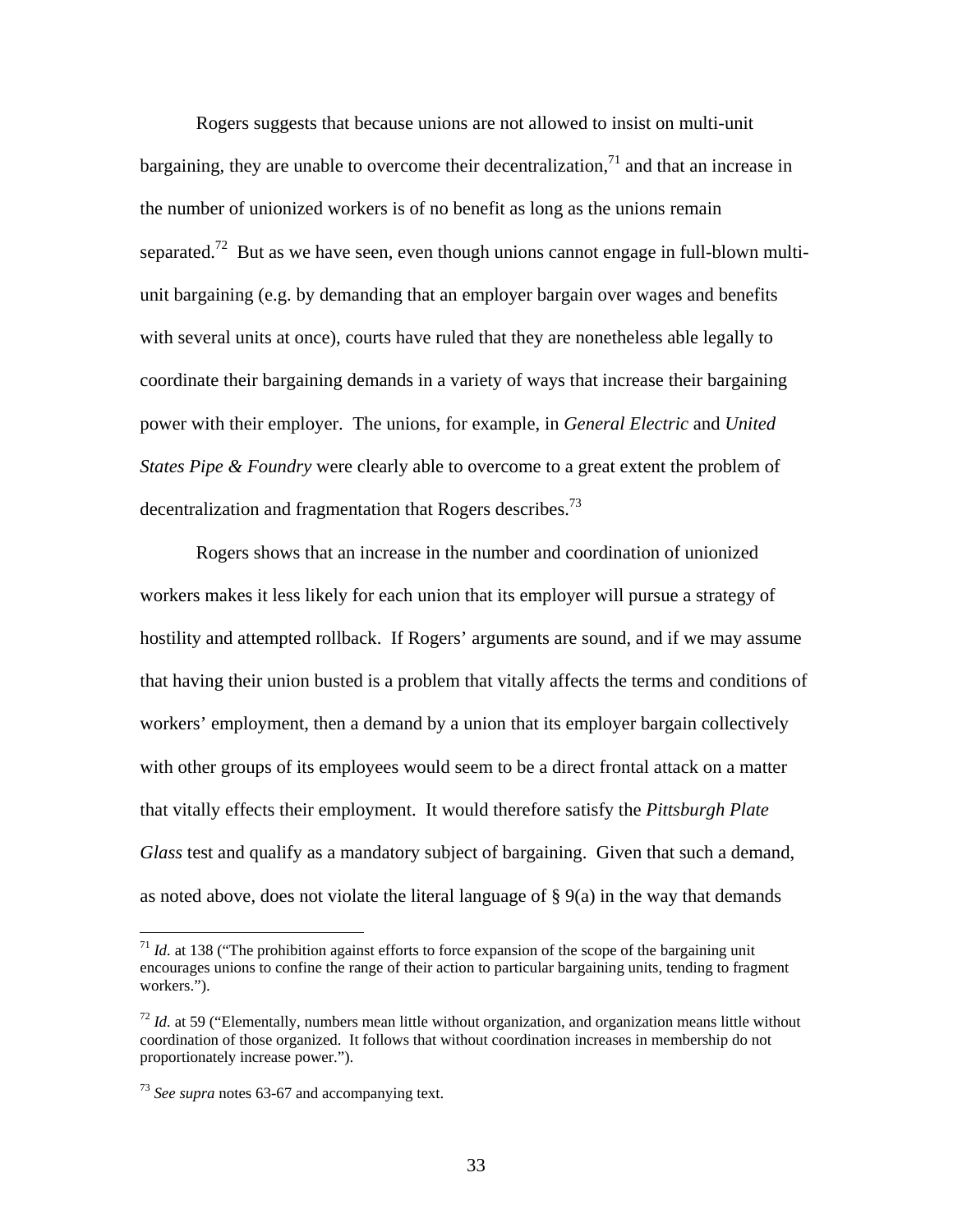relating to other employees' substantive issues clearly do, it seems that it might be possible to satisfy the Board or a court that a union should be allowed to insist on such a demand without committing an unfair labor practice. Rogers' work also supplies us with a policy argument in favor of allowing unions to make fourth-quadrant demands. His models show that higher levels of unionization and coordination among unions ultimately lead to a reduction in hostility between unions and management<sup> $74$ </sup> and an increase in social efficiency, $<sup>75</sup>$  a result very much in keeping with the stated policy goals of the</sup> NLRA $1/16$ 

The Supreme Court has also offered support for the idea that unions may benefit from the unionization of additional employees in *Eastex, Inc. v. NLRB*, 77 a case that is not itself concerned with cross-unit bargaining, but which contains the germ of a potentially very strong vision of cross-unit solidarity.

In *Eastex* the Court held that a union had a right under § 7 to distribute a newsletter containing not only material relating to that particular union but also material relating to the political interests of organized labor generally. The Court observes that the "mutual aid or protection" language of § 7 was modeled on similar language in the Norris-LaGuardia Act, of which the legislative history indicates that Congress intended to protect the "right of wage earners to organize and to act jointly in questions affecting

<sup>74</sup> Rogers, *supra* note 68, at 42 ("The possibility of cooperation between unions and employers becomes mutually apparent.").

<sup>75</sup> *Id.* at 34-35.

 $^{76}$  29 U.S.C. § 151 (setting forth as policy goals "removing certain recognized sources of industrial strife and unrest" and "encouraging practices fundamental to the friendly adjustment of industrial disputes").

 $77$  437 U.S. 556 (1978).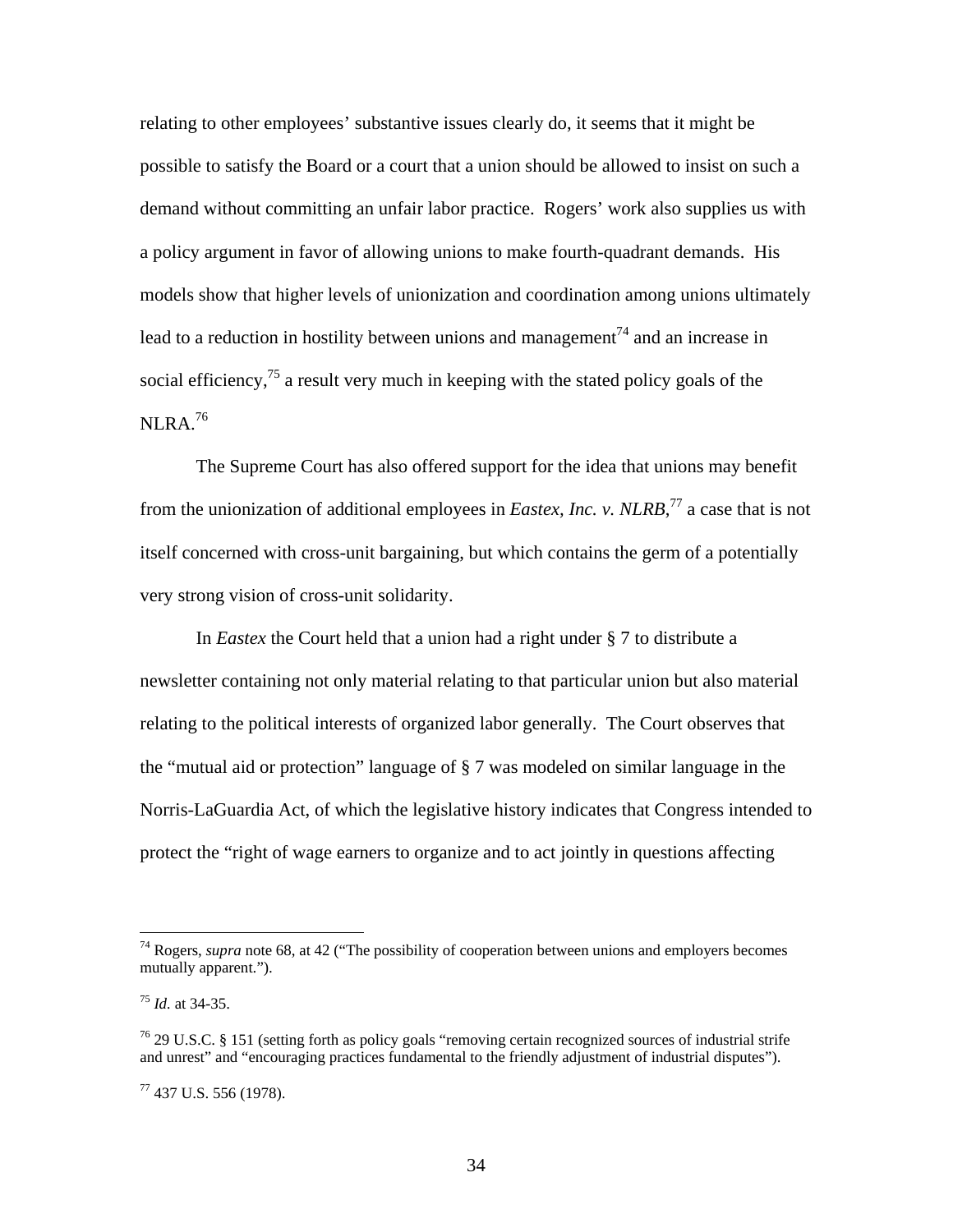wages, conditions of labor, *and the welfare of labor generally*."78 The Court defended statements in the newsletter as "concerted activity for the 'mutual aid and protection' of petitioner's employees *and of employees generally*."79 Furthermore, the Court states, "Unions have a legitimate and substantial interest in continuing organizational efforts after recognition. Whether the goal is merely to strengthen or preserve the union's majority, or is to achieve 100% employee membership… these organizing efforts are equally entitled to the protection of  $\S 7.^{80}$ . This statement comes in the context of a union's attempts to further organize its own bargaining unit, not to organize other workers generally; but these two statements taken together make a strong case for the interest of unionized employees in the unionization of other employees, and especially other employees of the same employer. Locals 34 and 35 have long asserted that they would be directly strengthened by the unionization of other segments of Yale's employees, and the Court's remarks in *Eastex* seem to support their interest in this matter. $81$ 

 In our hypothetical, Local 35 has demanded, as a condition of settling its contract, that Yale also settle a collective bargaining agreement with its hospital employees, and I have suggested that under the current case law, one could argue that such a demand should be considered to relate to a mandatory subject of bargaining. We have not yet,

 $^{78}$  *Id.* at 565 n.14 (emphasis added).

<sup>79</sup> *Id.* at 570 (emphasis added).

<sup>80</sup> *Id.* at 575 n.24.

<sup>&</sup>lt;sup>81</sup> To be sure, the Court is only talking about § 7 rights, and to hold that a thing is protected under § 7 does not necessarily make it a mandatory subject of bargaining; a union's right under § 7 to organize other employees of the same employer does not at once translate into the union's right to insist as a bargaining demand that the employer also bargain with those other employees. Nonetheless, the Court's statements are quite compatible with, and even seem to anticipate, Rogers' findings, and suggest that the unionization of additional employees can be a matter that satisfies the "vitally affects" test of *Pittsburgh Plate Glass*.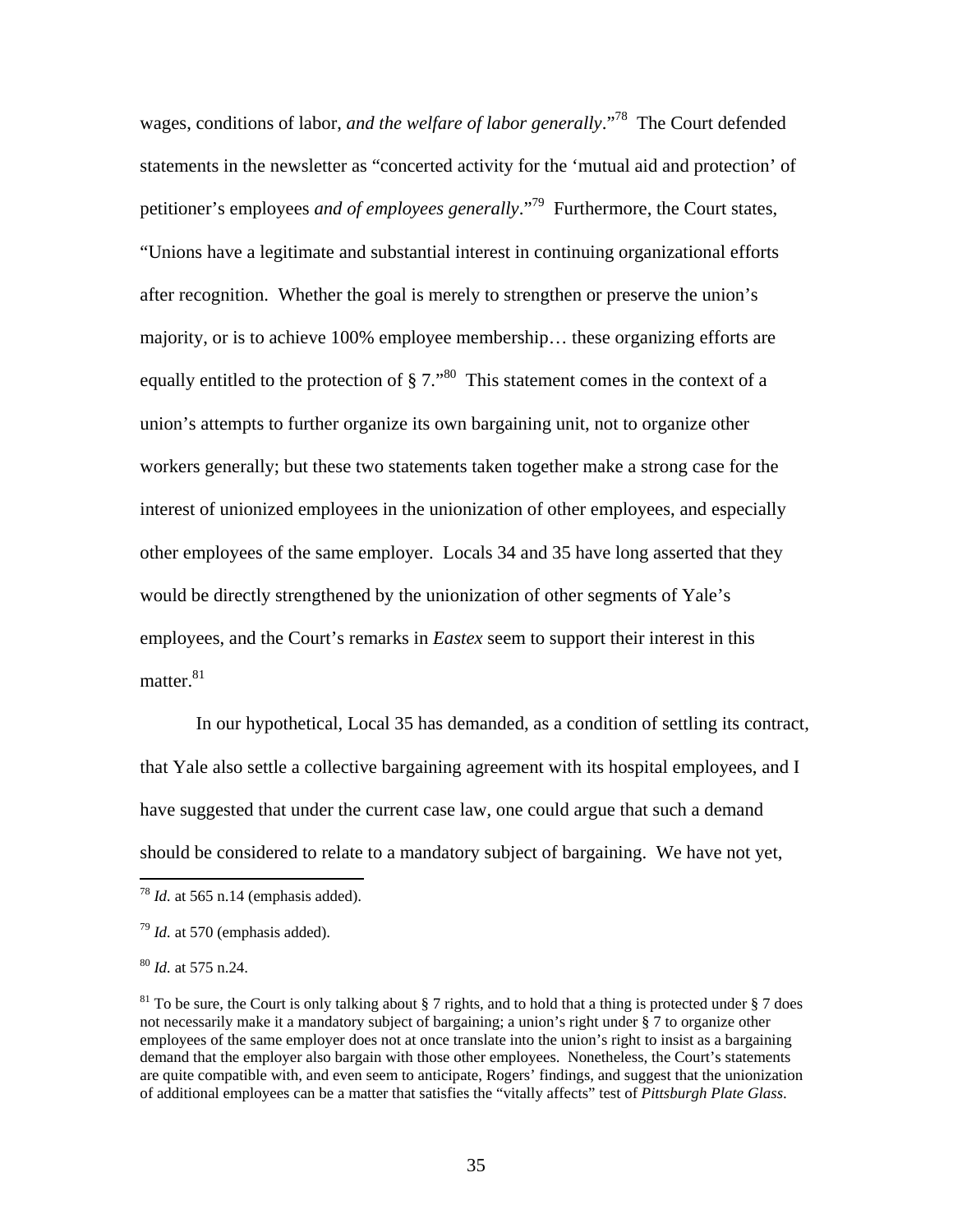however, considered that it might be the case that most hospital employees do not wish to become unionized, and that this is certainly not a decision that Local 35 can make for them over their opposition. Hospital employees have a right under § 7 to choose their own bargaining representatives, or to choose not to be represented collectively at all; it is a decision that is wholly theirs to make. Interference by Local 35 with the hospital employees' decision concerning representation would be a violation of § 8(b)(1)(A),<sup>82</sup> and acquiescence by Yale in Local 35's demand would be a violation of § 8(a)(1);<sup>83</sup> it is not the place of Local 35 or of Yale to decide if hospital employees are to be represented collectively. This principle emerges directly from the statutory language of §§ 7-8, and has been emphasized by courts faced with situations in which a union desires that other employees be added to its bargaining unit.<sup>84</sup> If the employer opposes the union's demand for bargaining unit accretion, a union's insistence on it will constitute an illegal attempt to expand the scope of the bargaining unit; $^{85}$  but even when a demand for accretion meets with the employer's consent, it nonetheless deprives the other employees of the right to decide for themselves whom they wish to have as their bargaining representative, or whether they wish to be represented collectively at all.<sup>86</sup>

 Local 35, then, could not simply demand that Yale bargain collectively with the hospital employees without trampling on their § 7 rights; but it could demand that Yale

<sup>&</sup>lt;sup>82</sup> 29 U.S.C. § 158(b)(1)(A) ("It shall be an unfair labor practice for a labor organization or its agents to restrain or coerce employees in the exercise of the rights guaranteed in section 7….").

<sup>83 29</sup> U.S.C. § 158(a)(1) ("It shall be an unfair labor practice for an employer to interfere with, restrain, or coerce employees in the exercise of the rights guaranteed in section 7.").

<sup>84</sup> *See, e.g.*, Welch Scientific Co. v. NLRB, 340 F.2d 199 (2d Cir. 1965); Sheraton-Kauai Corp. v. NLRB, 429 F.2d 1352 (9th Cir. 1970); Boire v. Int'l Bhd. of Teamsters, 479 F.2d 778 (5th Cir. 1973).

<sup>&</sup>lt;sup>85</sup> *See supra* note 6 and accompanying text.

<sup>86</sup> *See, e.g.*, *Boire*, 479 F.2d at 799.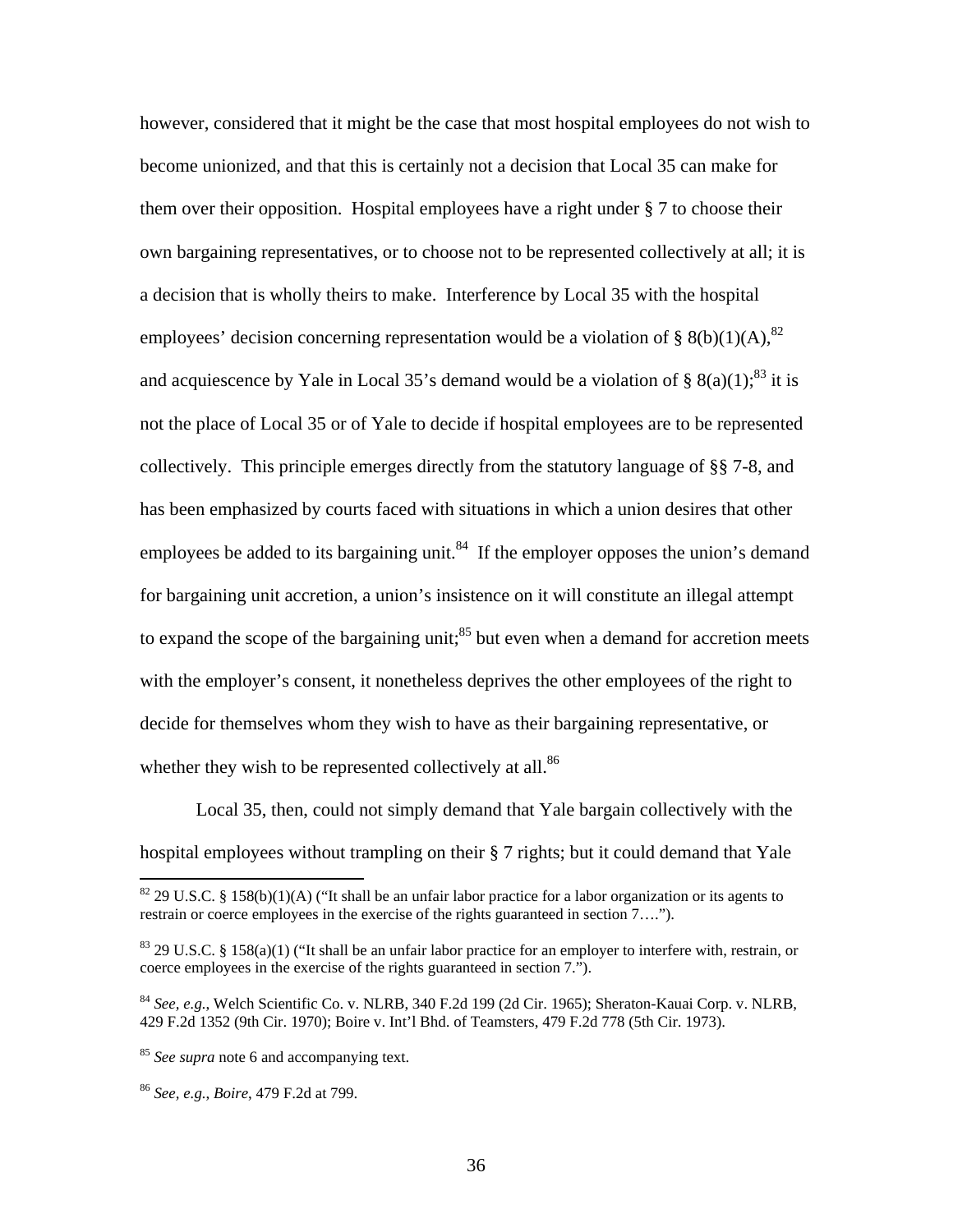bargain with its hospital employees if a majority of them express a desire for such collective representation. What form would this expression take? One possibility would be a Board election; Local 35 could demand that Yale agree not to appeal the result of such an election, and to bargain with the hospital employees if they win it. Some less formal process might suffice as well. In cases involving bargaining unit accretion, the Board and the courts have indicated that the § 7 rights of the employees who are to be added to the union are not violated if those employees are allowed "the opportunity of expressing their preference in a secret election or by some other evidence that they wish to authorize the Union to represent them."<sup>87</sup> This "other evidence" can consist of a majority of signatures on union authorization cards, provided that such signatures represent a meaningful expression of intent.<sup>88</sup> In our hypothetical, Local 35 is demanding that Yale recognize a hospital employee union voluntarily (i.e., without a Board election), and so any of the means by which employers typically determine the presence of a majority before granting voluntary recognition would suffice here as well (card count; secret-ballot poll; etc.).

#### **CONCLUSION**

 The established classificatory framework for cross-unit bargaining is imprecise and obscures the central reason why most multi-unit bargaining is condemned by the

<sup>87</sup> Melbet Jewelry Co., 180 N.L.R.B. 107, 109 (1969), *followed by, e.g.*, *Boire*, 479 F.2d at 795-96.

<sup>88</sup> *Cf. Sheraton-Kauai Corp.*, 429 F.2d at 1357 (finding authorization cards to be an inadequate expression of intent because employees "were merely ratifying what they had been advised had already been done," believing the result to be a foregone conclusion).